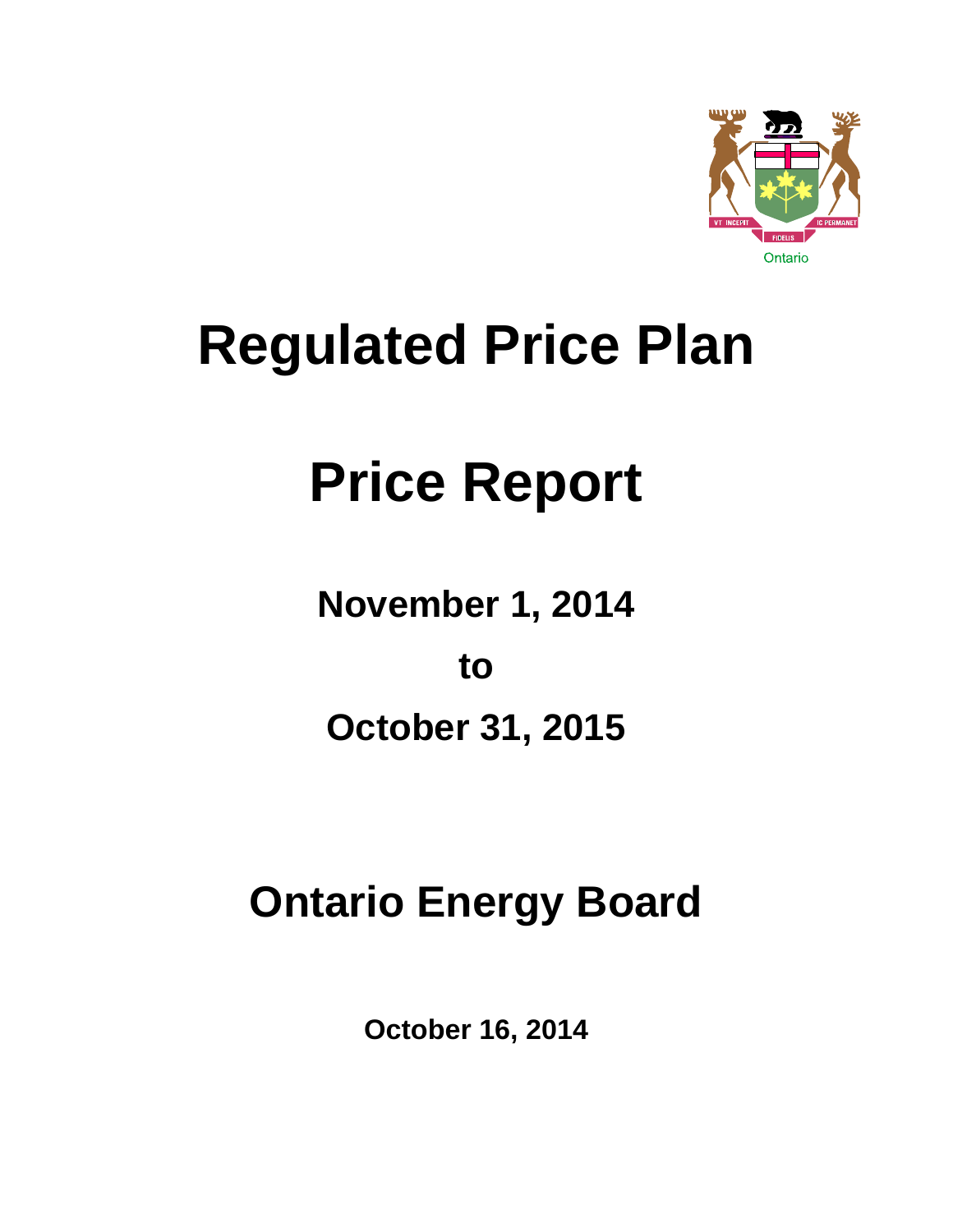#### **Executive Summary**

This report contains the electricity commodity prices under the Regulated Price Plan (RPP) for the period November 1, 2014 through October 31, 2015. The prices were developed using the methodology described in the Regulated Price Plan Manual (RPP Manual).

In accordance with the applicable regulation, the Board must forecast the cost of supplying RPP consumers and ensure that RPP prices reflect this cost. RPP prices are reviewed by the Board every six months to determine if they need to be adjusted.

In broad terms, the methodology used to develop RPP prices has two essential steps:

- 1. Forecasting the total RPP supply cost for 12 months, and
- 2. Establishing prices to recover the forecast RPP supply cost from RPP consumers over the 12‐month period.

The calculation of the total RPP electricity supply cost involves several separate forecasts, including:

- o the hourly market price of electricity;
- o the electricity consumption pattern of RPP consumers;
- o the electricity supplied by those assets of Ontario Power Generation (OPG) whose price is regulated;
- o the costs related to the contracts signed by non‐utility generators (NUGs) with the former Ontario Hydro and the costs associated with certain OPG coal facilities<sup>1</sup>;
- o the costs of the supply contracts, and conservation and demand management (CDM) initiatives of the Ontario Power Authority (OPA); and
- o the net variance account balance (as of October 31, 2014) carried by the OPA.

The market-based price for electricity used by RPP consumers reflects both the hourly market price of electricity and the electricity consumption pattern of RPP consumers. Residential consumers, who represent most RPP consumption, use relatively more of their electricity during times when total Ontario demand and prices are higher (than the overall Ontario average) and relatively less when total Ontario demand and prices are lower (than the overall Ontario average). This consumption pattern makes the average market price for RPP consumers higher than the average market price for the entire Ontario electricity market.

<sup>&</sup>lt;sup>1</sup> In addition to the contracts with the NUGs, OEFC is also the counterparty to a contingency support agreement with OPG in relation to two of its generation facilities identified in O. Reg. 427/04 (Payments to the Financial Corporation re Section 78.2 of the Act).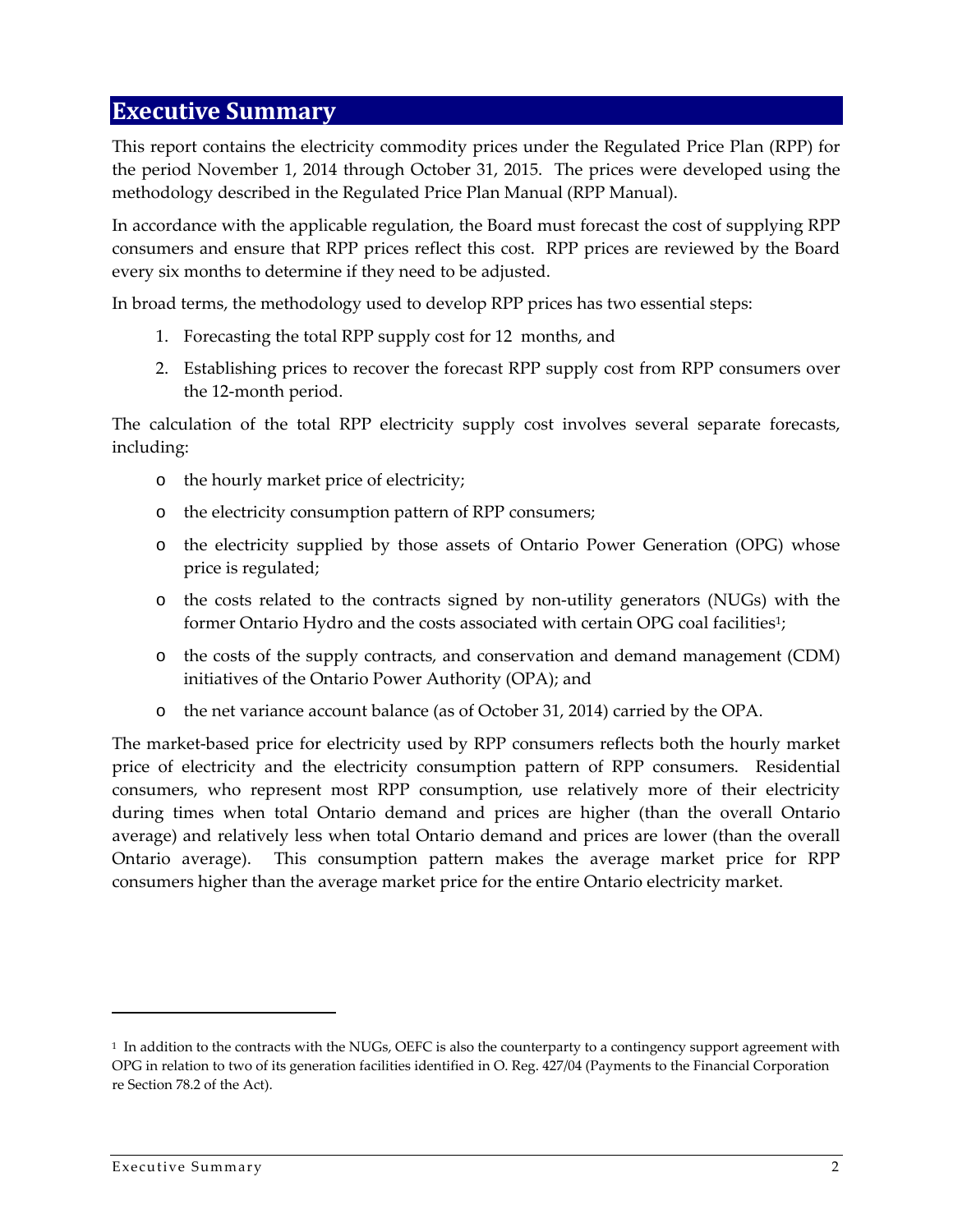#### **Average RPP Supply Cost**

The hourly market price forecast was developed by Navigant Consulting Ltd. (Navigant). The forecast of the simple average market price for 12 months from November 1, 2014 is \$20.64/MWh (2.064 cents per kWh). After accounting for the consumption pattern of RPP consumers, the average market price for electricity used by RPP consumers is forecast to be \$22.52/MWh (2.252 cents per kWh).

The combined effect of the other components of the RPP supply cost is expected to increase this per kilowatt‐hour price. The collective impact of the other components is summarized by the Global Adjustment. The Global Adjustment reflects the impact of the NUG contract costs, which are above market prices at most times, the regulated prices for OPG's prescribed nuclear and hydroelectric generating facilities (the prescribed assets), which may be above or below market prices, and any remaining cost of supply contracts held by the Ontario Power Authority (OPA) which generators have not recovered through their market revenues. The cost associated with CDM initiatives implemented by the OPA is also included, as are amounts approved by the Board in respect of Board‐approved CDM programs undertaken by electricity distributors. The forecast net impact of the Global Adjustment is to increase the average RPP supply cost by \$74.88/MWh (7.488 cents per kWh).

Another factor to be taken into account is that actual prices and actual demand cannot be predicted with absolute certainty; both price and demand are subject to random effects. Two adjustments are made to account for this forecast variance. A small adjustment is made to the RPP supply cost to account for the fact that these random effects are more likely to increase than to decrease costs. This adjustment was determined to be \$1.00/MWh (0.100 cents per kWh). Without this adjustment, the RPP would be expected to end the year with a small debit variance.

An additional adjustment factor is required to "clear" the expected balance in the OPA variance account as of October 31, 2015. The current surplus balance was accumulated due to higher than forecast RPP revenues and lower than forecast supply costs since May 1, 2014. The forecast adjustment factor to clear the existing variance balance is a credit (decrease in the RPP price) of \$3.45/MWh (0.345 cents per kWh).

The resulting average RPP supply cost (effective November 1, 2014) is \$94.96/MWh. The average RPP price (RPA) is 9.496 cents per kWh. This is summarized in Table ES‐1.

| <b>RPP Supply Cost Summary</b>                                                |          |
|-------------------------------------------------------------------------------|----------|
| for the period from November 1, 2014 through October 31, 2015                 |          |
|                                                                               | Current  |
| <b>Forecast Wholesale Electricity Price</b>                                   | \$20.64  |
| Load-Weighted Price for RPP Consumers (\$ / MWh)                              | \$22.52  |
| Impact of the Global Adjustment (\$ / MWh)<br>$\ddot{}$                       | \$74.88  |
| Adjustment to Address Bias Towards Unfavourable Variance (\$ / MWh)<br>$\div$ | \$1.00   |
| Adjustment to Clear Existing Variance (\$ / MWh)<br>$\ddot{}$                 | (\$3.45) |
| Average Supply Cost for RPP Consumers (\$ / MWh)                              | \$94.96  |

#### **Table ES‐1: Average RPP Supply Cost Summary (for the 12 months from November 1, 2014)**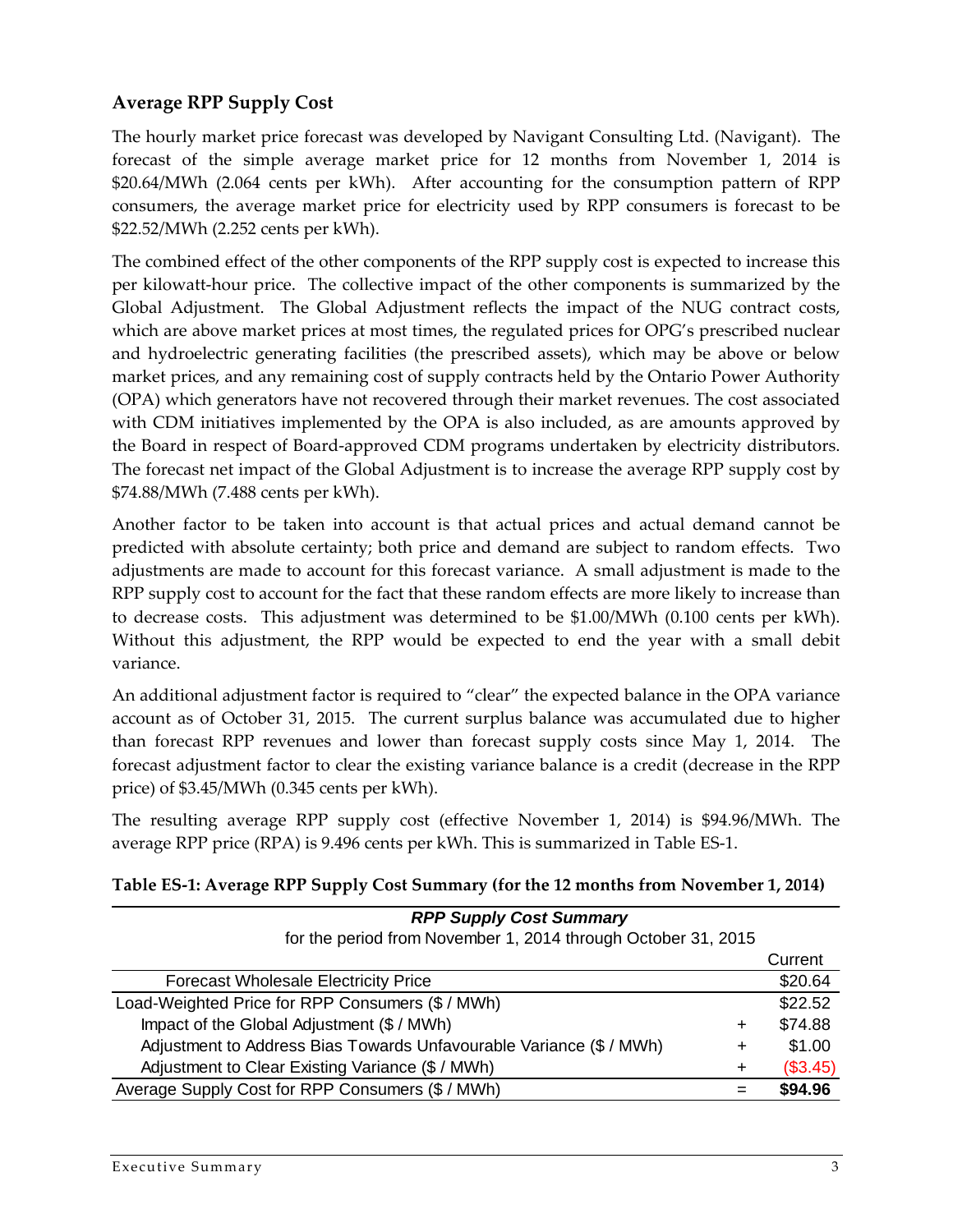Inevitably, there will be a difference between the actual and forecast cost of supplying electricity to all RPP consumers. This difference is referred to as the unexpected variance and will be included in the RPP supply cost for the next RPP period.

RPP consumers are not charged the average RPP supply cost. Rather, they pay prices under price structures that are designed to make their consumption weighted average price equal to the average supply cost. There are two RPP price structures, one for consumers with eligible time-of-use (or "smart") meters who pay time-of-use (TOU) prices, and one for consumers with conventional meters (Tiered Pricing).

#### **Regulated Price Plan (TOU Pricing)**

Consumers with eligible time‐of‐use (or "smart") meters that can determine when electricity is consumed during the day will pay under a time‐of‐use price structure. The prices for this plan are based on three time-of-use periods per weekday<sup>2</sup>. These periods are referred to as Off-Peak (with a price of RPEMOFF), Mid-Peak (RPEMMID) and On-Peak (RPEMON). The lowest (Off-Peak) price is below the RPA, while the other two are above it.

The resulting time-of-use (TOU) prices for consumers with eligible time-of-use meters are:

- o RPEMOFF =  $7.7$  cents per kWh (64% of TOU load);
- o RPEMMID = 11.4 cents per kWh (18% of TOU load); and,
- o RPEM $\omega$  = 14.0 cents per kWh (18% of TOU load).

These prices reflect the seasonal change in the TOU pricing periods which will take effect on November 1, 2014 and May 1, 2015. TOU pricing periods are:

- o *Off‐peak* period (priced at RPEMOFF):
	- *Winter and summer weekdays*: 7 p.m. to midnight and midnight to 7 a.m.
	- *Winter and summer weekends and holidays*:<sup>3</sup> 24 hours (all day)
- o *Mid‐peak* period (priced at RPEMMID)
	- *Winter weekdays (November 1 to April 30)*: 11 a.m. to 5 p.m.
	- *Summer weekdays (May 1 to October 31)*: 7 a.m. to 11 a.m. and 5 p.m. to 7 p.m.
- o *On‐peak* period (priced at RPEMON)
	- *Winter weekdays*: 7 a.m. to 11 a.m. and 5 p.m. to 7p.m.
	- *Summer weekdays*: 11 a.m. to 5 p.m.

<sup>2</sup> Weekends and statutory holidays have one TOU period: Off‐peak.

<sup>3</sup> For the purpose of RPP time‐of‐use pricing, a "holiday" means the following days: New Year's Day, Family Day, Good Friday, Christmas Day, Boxing Day, Victoria Day, Canada Day, Labour Day, Thanksgiving Day, and the Civic Holiday. When any holiday falls on a weekend (Saturday or Sunday), the next weekday following (that is not also a holiday) is to be treated as the holiday for RPP time-of-use pricing purposes.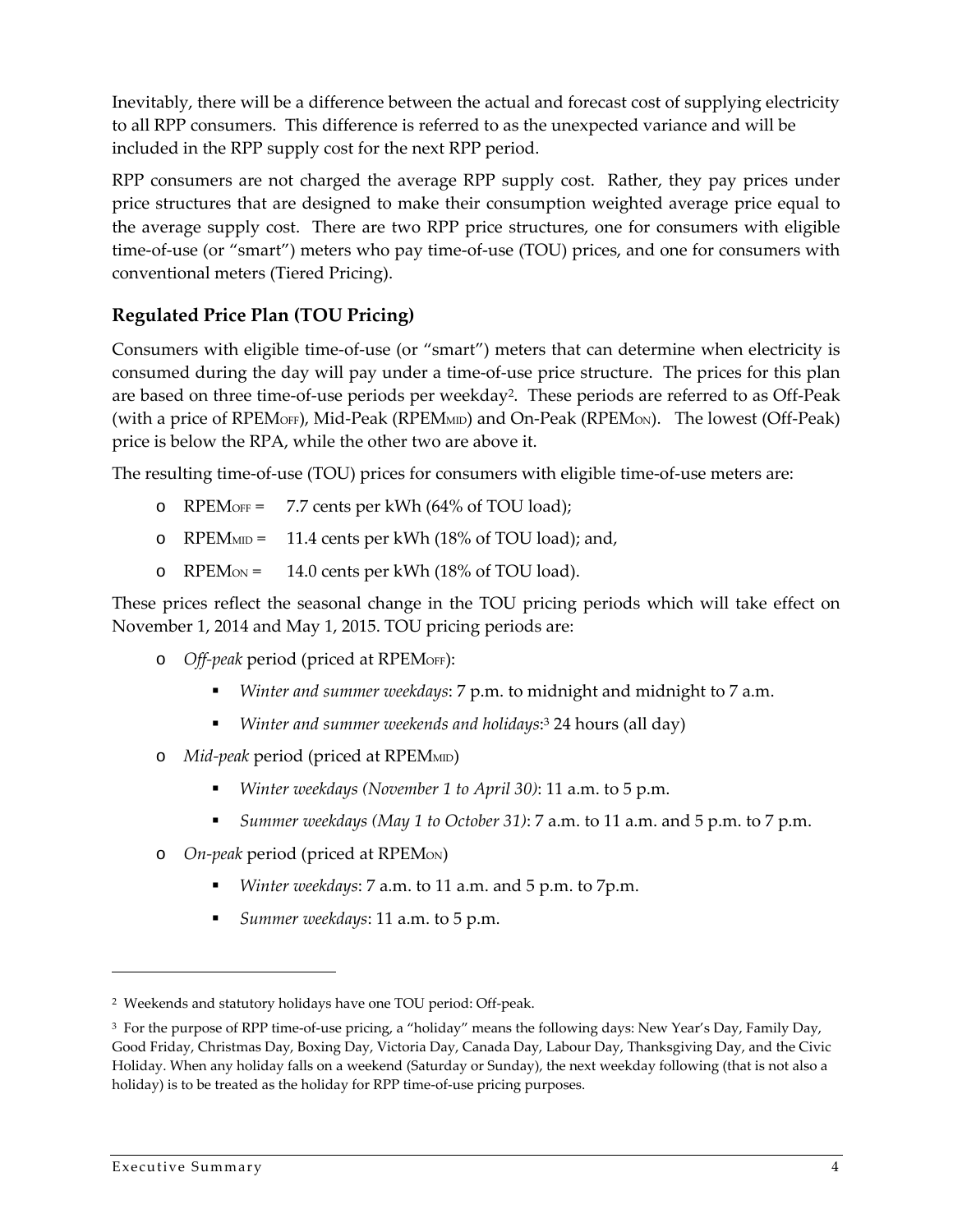#### **Regulated Price Plan ‐ Tiered Pricing**

RPP consumers that are not on TOU pricing pay prices in two tiers; one price (referred to as  $RPCM<sub>T1</sub>$ ) for monthly consumption up to a tier threshold and a higher price (referred to as  $RPCM<sub>T2</sub>$ ) for consumption over the threshold. The threshold for residential consumers changes twice a year on a seasonal basis: to 600 kWh per month during the summer season (May 1 to October 31) and to 1000 kWh per month during the winter season (November 1 to April 30). The threshold for non-residential RPP consumers remains constant at 750 kWh per month for the entire year.

The resulting tiered prices for consumers with conventional meters are:

- o  $RPCM_{T1} = 8.8$  cents per kWh, and
- o  $RPCM_{T2}$  = 10.3 cents per kWh.

Based on historical consumption, approximately 53% of RPP tiered consumption is forecast to be at the lower tier price (RPCM $\pi$ ) and 47% at the higher tier price (RPCM $\pi$ 2). Given these proportions, the average price for conventional meter RPP consumption is forecast to be equal to the RPA.

The average price a consumer on TOU prices will pay depends on the consumer's load profile (i.e., how much electricity is used at what time). As discussed above, RPP prices are set so that a consumer with an *average* load profile will pay the same average price under either the tiered or TOU prices, as shown in Table ES‐2.<sup>4</sup> This average price is equal to the average RPP unit supply cost (equal to the RPA) of 9.5¢ / kWh.

| <b>Time-of-Use RPP Prices</b> | Off-Peak          | Mid-Peak | <b>On-Peak</b>    | <b>Average Price</b> |
|-------------------------------|-------------------|----------|-------------------|----------------------|
| Price                         | 7.7c              | 11.4c    | 14.0 <sub>¢</sub> | 9.5 <sub>¢</sub>     |
| % of TOU Consumption          | 64%               | 18%      | 18%               |                      |
| <b>Tiered RPP Prices</b>      | Tier <sub>1</sub> |          | Tier 2            | <b>Average Price</b> |
| Price                         | 8.8c              |          | 10.3 <sub>¢</sub> | 9.5 <sub>¢</sub>     |
| % of Tiered Consumption       | 53%               |          | 47%               |                      |

| Table ES-2: Price Paid by Average RPP Consumer under TOU and Tiered prices |  |
|----------------------------------------------------------------------------|--|
|                                                                            |  |

<sup>4</sup> The percentages of total consumption by TOU period in Table ES‐2 are based on consumption data for consumers on TOU pricing provided by the IESO.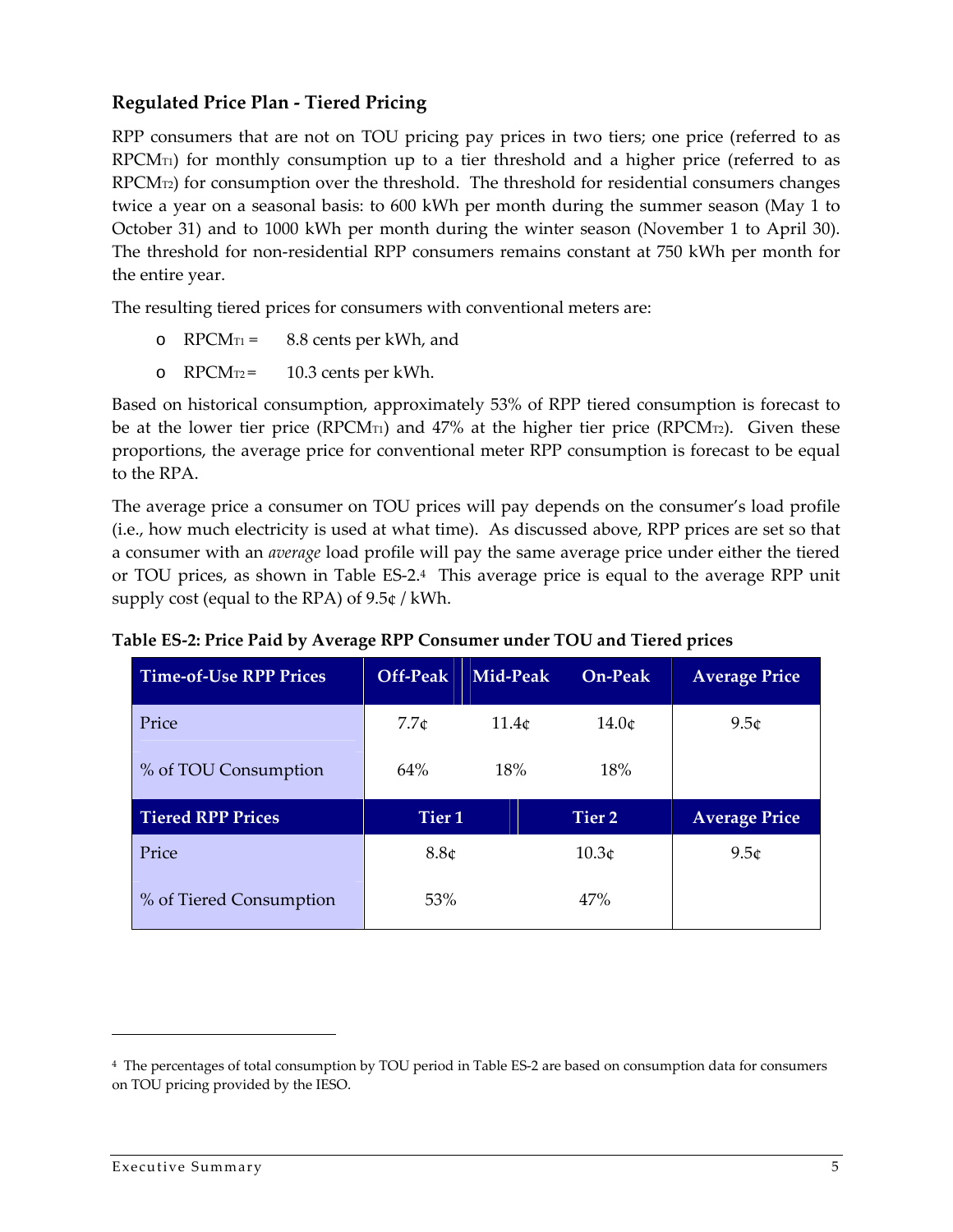#### **Major Factors Causing the Change in RPP Prices**

The forecast average supply cost for RPP consumers increases by \$2.45/MWh in the current forecast compared to the previous forecast. Two factors account for this change:

- o Underlying cost factors ‐ the load weighted price for RPP consumers plus the global adjustment ‐ increase the average supply cost by \$4.03/MWh; and,
- o The change in the variance account credit balance reduces the supply cost increase by \$(1.58)/MWh.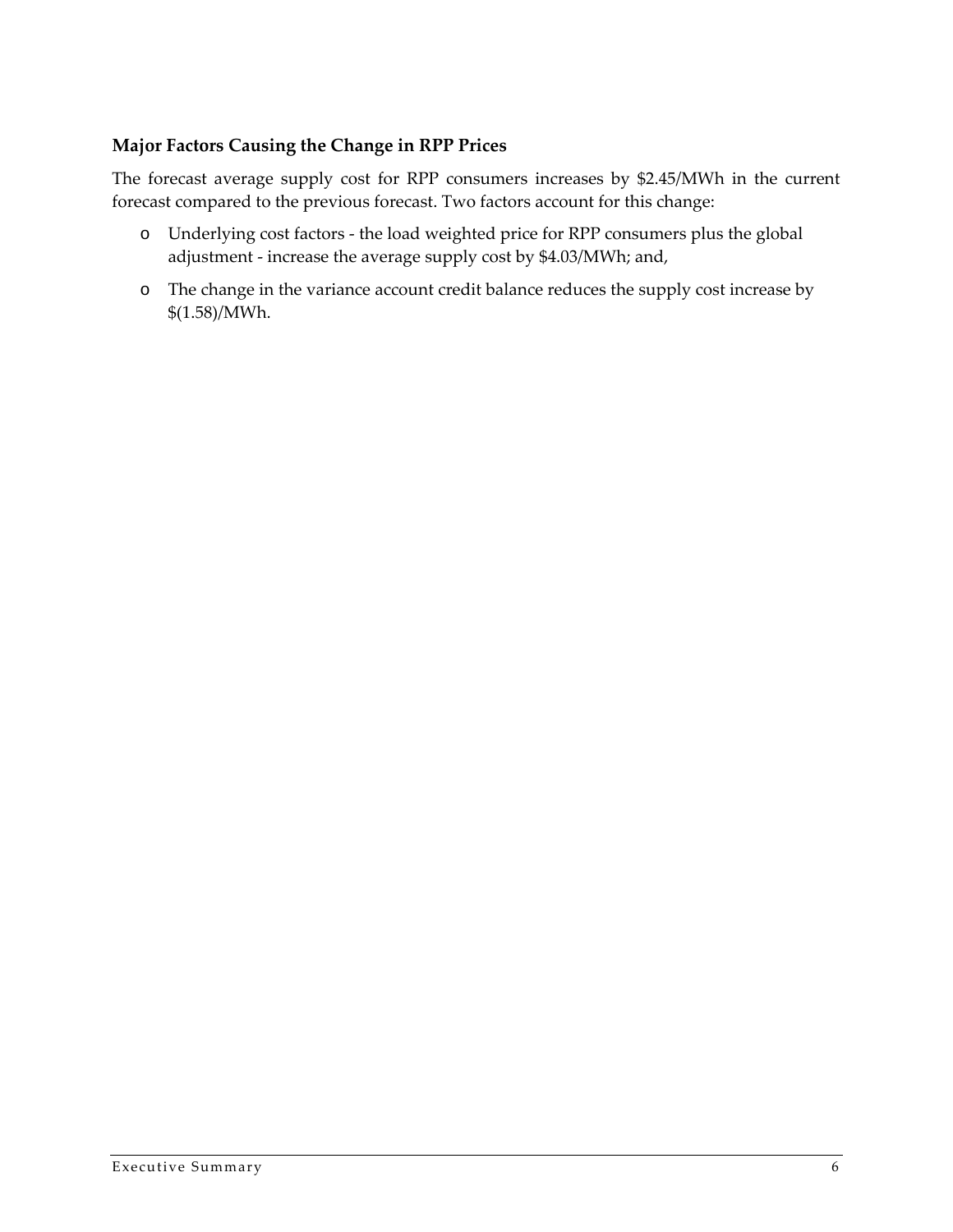### **Table of Contents**

| $\mathbf{1}$ .                                                                                                   |  |
|------------------------------------------------------------------------------------------------------------------|--|
| 1.1                                                                                                              |  |
| 1.2                                                                                                              |  |
| 2.                                                                                                               |  |
| 2.1                                                                                                              |  |
| 2.2                                                                                                              |  |
| 2.2.1                                                                                                            |  |
| 2.2.2                                                                                                            |  |
| 2.2.3                                                                                                            |  |
| Cost Adjustment Term for Non-Utility Generators (NUGs) and Other Generation under Contract with OEFC 14<br>2.2.4 |  |
| Cost Adjustment Term for Certain Renewable Generation Under Contract with the OPA  15<br>2.2.5                   |  |
| Cost Adjustment Term for Other Contracts with the OPA and for Board-approved CDM Programs 16<br>2.2.6            |  |
| 2.2.7                                                                                                            |  |
| 2.2.8                                                                                                            |  |
| 2.3                                                                                                              |  |
| 2.4                                                                                                              |  |
| 3.                                                                                                               |  |
| 3.1                                                                                                              |  |
| 3.2                                                                                                              |  |
| 4.                                                                                                               |  |

### List of Figures & Tables

#### **List of Figures**

#### **List of Tables**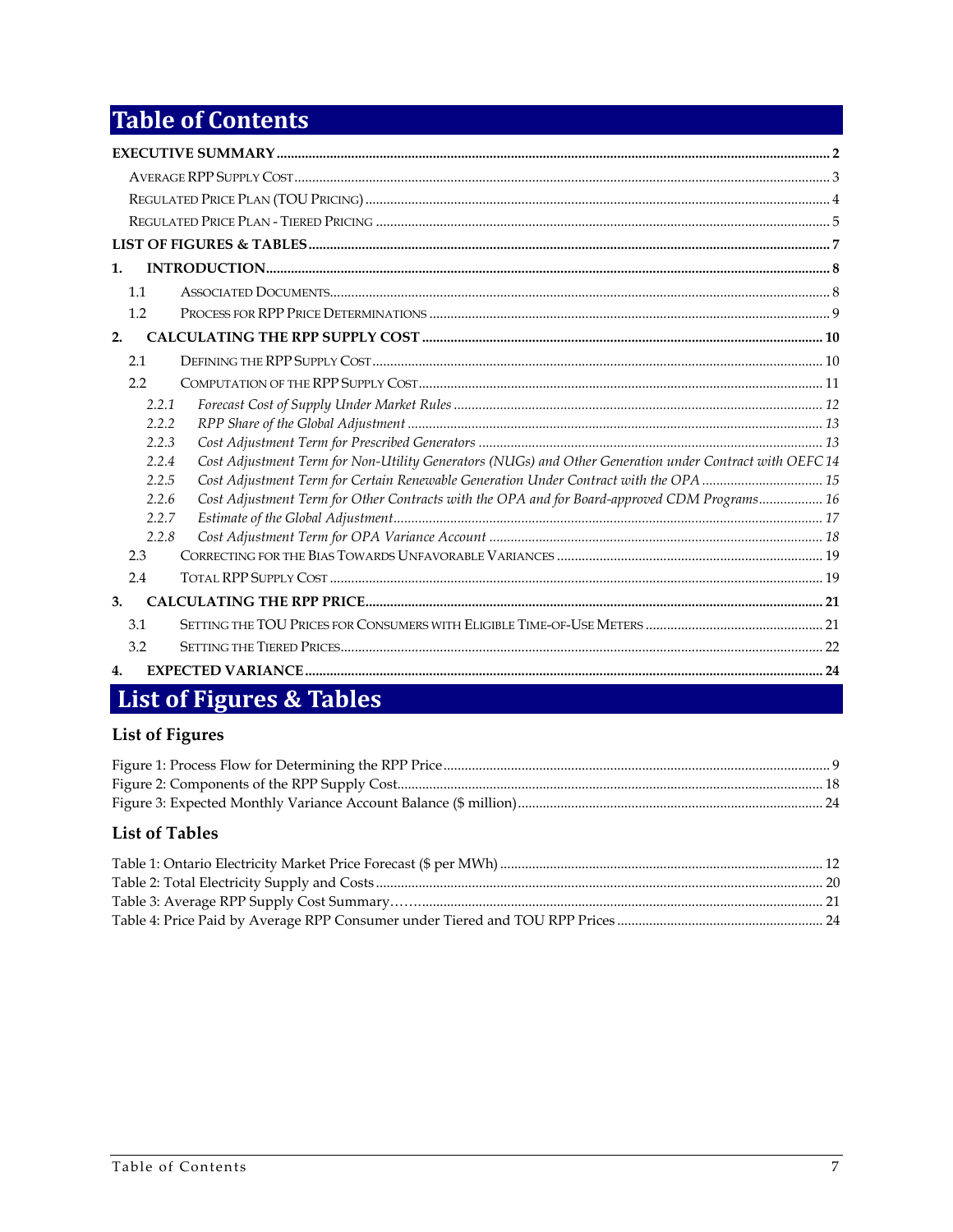#### **1. Introduction**

Under amendments to the *Ontario Energy Board Act, 1998* (the *Act*) contained in the *Electricity Restructuring Act, 2004*, the Ontario Energy Board (OEB or the Board) was mandated to develop a regulated price plan (RPP) for electricity prices to be charged to consumers that have been designated by legislation and that have not opted to switch to a retailer or to be charged the hourly spot market price. The first prices were implemented under the RPP effective on April 1, 2005, as set out by the Ontario Government in regulation O. Reg. 95/05. This report covers the period from November 1, 2014 to October 31, 2015. The RPP prices set out in this report are intended to be in place for that same period.<sup>5</sup> However, the Board will review these RPP prices in six months to determine whether they need to be adjusted.

The Board has issued a Regulated Price Plan Manual  $(RPP$  Manual<sup>6</sup>) that explains how RPP prices are set. The Board relies on a forecast of wholesale electricity market prices, prepared by Navigant as a basic input into the forecast of RPP supply costs as per the RPP Manual methodology.

This Report describes how the Board has used the RPP Manual's processes and methodologies to arrive at the RPP prices effective November 1, 2014.

This Report consists of four chapters as follows:

- o Chapter 1. Introduction
- o Chapter 2. Calculating the RPP Supply Cost
- o Chapter 3. Calculating RPP Prices
- o Chapter 4. Expected Variance

#### **1.1 Associated Documents**

<u> 1989 - Johann Stein, marwolaethau a bhann an t-Amhair Aonaichte an t-Amhair Aonaichte an t-Amhair Aonaichte a</u>

Two documents are closely associated with this Report:

- o The *Regulated Price Plan Manual* (RPP Manual) describes the methodology for setting RPP prices; and,
- o The *Ontario Wholesale Electricity Market Price Forecast For the Period November 1, 2014 through April 30, 2016* (Market Price Forecast Report),<sup>7</sup> prepared by Navigant, contains the Ontario wholesale electricity market price forecast and explains the material

<sup>5</sup> In accordance with the RPP Manual, price resetting is considered for implementation every six months. If there is a price resetting following a Board review, the Board will determine how much of a price change will be needed to recover the forecast RPP supply cost *plus or minus* the accumulated variance in the OPA variance account over the next 12 months. In addition to the scheduled six month review, the RPP Manual allows for an automatic "trigger" based adjustment if the unexpected variance exceeds \$160 million within a quarter.

<sup>6</sup> http://www.ontarioenergyboard.ca/OEB/\_Documents/EB‐2004‐0205/RPP\_Manual.pdf

<sup>7</sup> The Market Price Forecast Report is posted on the OEB web site, along with the RPP Price Report, on the RPP web page. http://www.ontarioenergyboard.ca/OEB/\_Documents/EB‐2004‐ [0205/Wholesale\\_Elec\\_Price\\_Forecast\\_Report\\_20141016.pdf](http://www.ontarioenergyboard.ca/oeb/_Documents/EB-2004-0205/Wholesale_Elec_Price_Forecast_Report_20141016.pdf)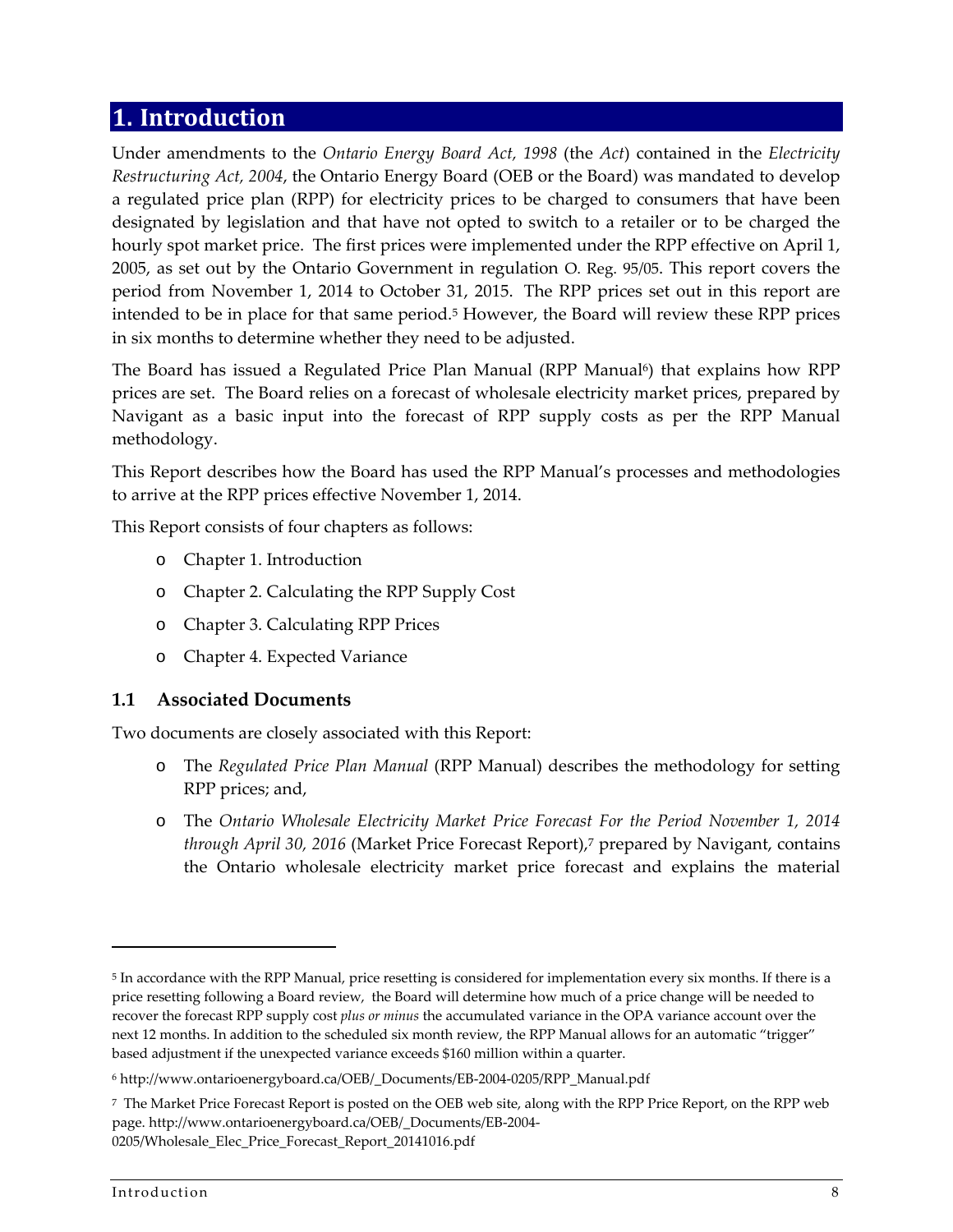assumptions which lie behind the hourly price forecast. Those assumptions are not repeated in this Report.

#### **1.2 Process for RPP Price Determinations**

Figure 1 below illustrates the process for setting RPP prices. The RPP supply cost and the accumulated variance account balance (carried by the Ontario Power Authority or OPA) both contribute to the base RPP price, which is set to recover the full costs of electricity supply. The diagram below illustrates the processes to be followed to set the RPP price for both consumers with conventional meters and those with eligible time-of-use meters (or "smart" meters).

#### **Figure 1: Process Flow for Determining the RPP Price**



#### Source: RPP Manual

This Report is organized according to this basic process.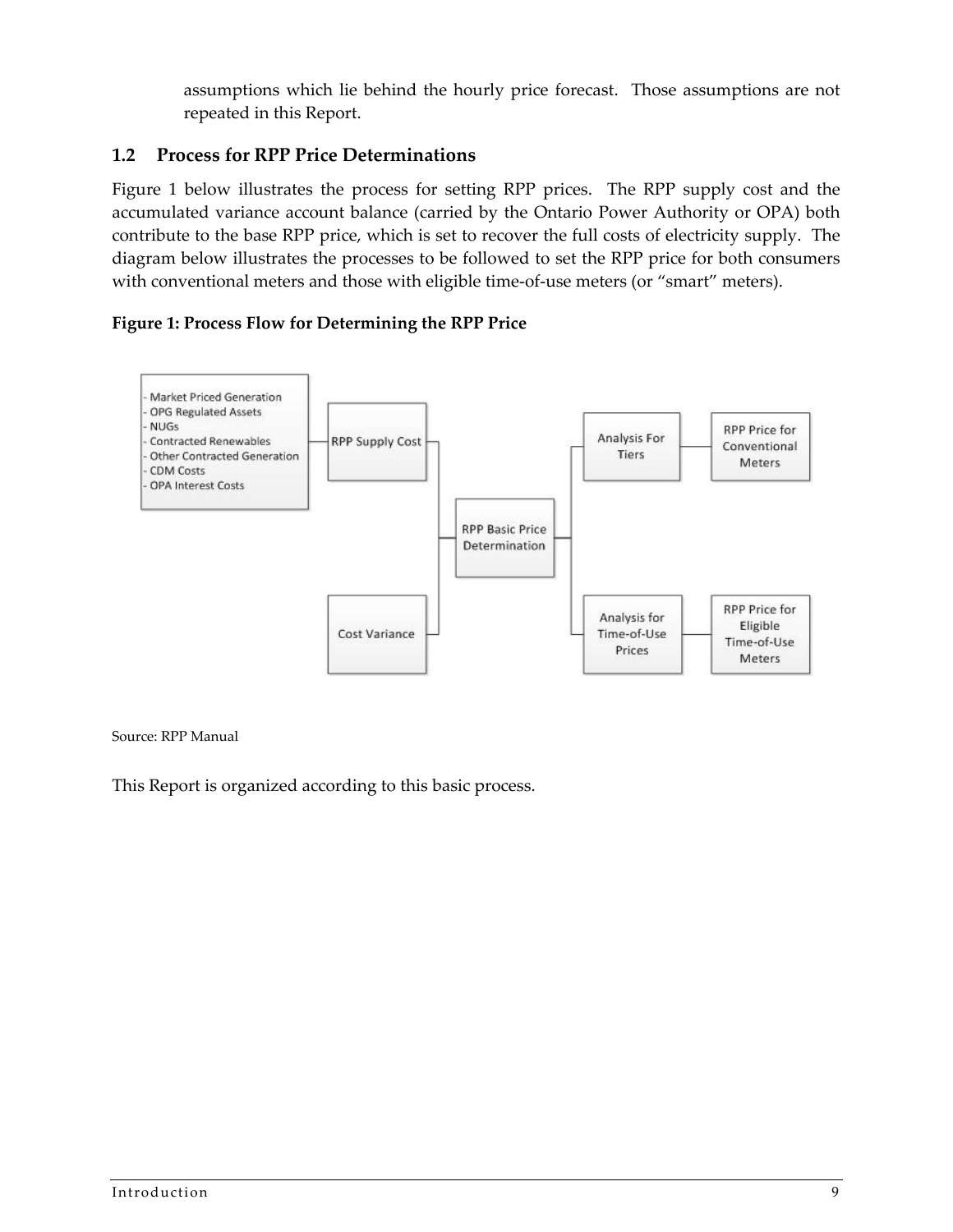#### **2.Calculating the RPP Supply Cost**

The RPP supply cost calculation formula is set out in Equation 1 below. To calculate the RPP supply cost requires forecast data for the terms in Equation 1. Most of the terms depend on more than one underlying data source or assumption. This chapter describes the data or assumption source for each of the terms and explains how the data were used to calculate the RPP supply cost. More detail on this methodology is in the RPP Manual.

It is important to remember that the elements of Equation 1 are forecasts. In some cases, the calculation uses actual historical values, but in these cases the historical values constitute the best available forecast.

#### **2.1 Defining the RPP Supply Cost**

Equation 1 below defines the RPP supply cost. This equation is further explained in the RPP Manual.

#### **Equation 1**

 $C_{RPP} = M + \alpha [(A - B) + (C - D) + (E - F) + G] + H$ , where

- o CRPP is the total RPP supply cost;
- o M is the amount that the RPP supply would have cost under the Market Rules;
- $\alpha$  is the RPP proportion of the total Global Adjustment costs;<sup>8</sup>
- o A is the amount paid to prescribed generators in respect of the output of their prescribed generation facilities;<sup>9</sup>
- o B is the amount those generators would have received under the Market Rules;
- o C is principally the amount paid to OEFC with respect to its payments under contracts with non-utility generators (NUGs);<sup>10</sup>

<sup>8</sup> The elements in square brackets collectively represent the Global Adjustment. For RPP price setting purposes the elements of the Global Adjustment are described differently in this Price Report than they are in O. Reg. 429/04 (Adjustments under Section 25.33 of the Act) made under the *Electricity Act, 1998.* "G" in the expression in square brackets integrates two separate components of the Global Adjustment formula (G and H). "E" and "F" in the expression in square brackets include certain generation contracts that are associated with "G" in O. Reg. 429/04. This is necessary to ensure that there is no double‐counting and thus over‐recovery of generation costs because all RPP supply is included in "M". As discussed below, forecast Global Adjustment costs are recovered through the RPP according to the allocation of the Global Adjustment between Class A and Class B consumers, and the RPP consumers' share of Class B consumption.

<sup>9</sup> As set out in regulation O. Reg. 53/05, The Board sets payment amounts for energy produced from Ontario Power Generation's nuclear and certain hydro‐electric generating stations (the prescribed assets). The Board's most recent Decision setting these payment amounts (EB‐2010‐0008) was issued on March 10, 2011. A Board Decision is pending on OPG's most recent rate application (EB‐2013‐0321).

<sup>&</sup>lt;sup>10</sup> In addition to the contracts with the NUGs, OEFC is also the counterparty to a contingency support agreement with OPG in relation to two of its generation facilities identified in O. Reg. 427/04 (Payments to the Financial Corporation re Section 78.2 of the Act) made under the Act. Payments made to OPG under this agreement are related to termination costs associated with these two generation facilities.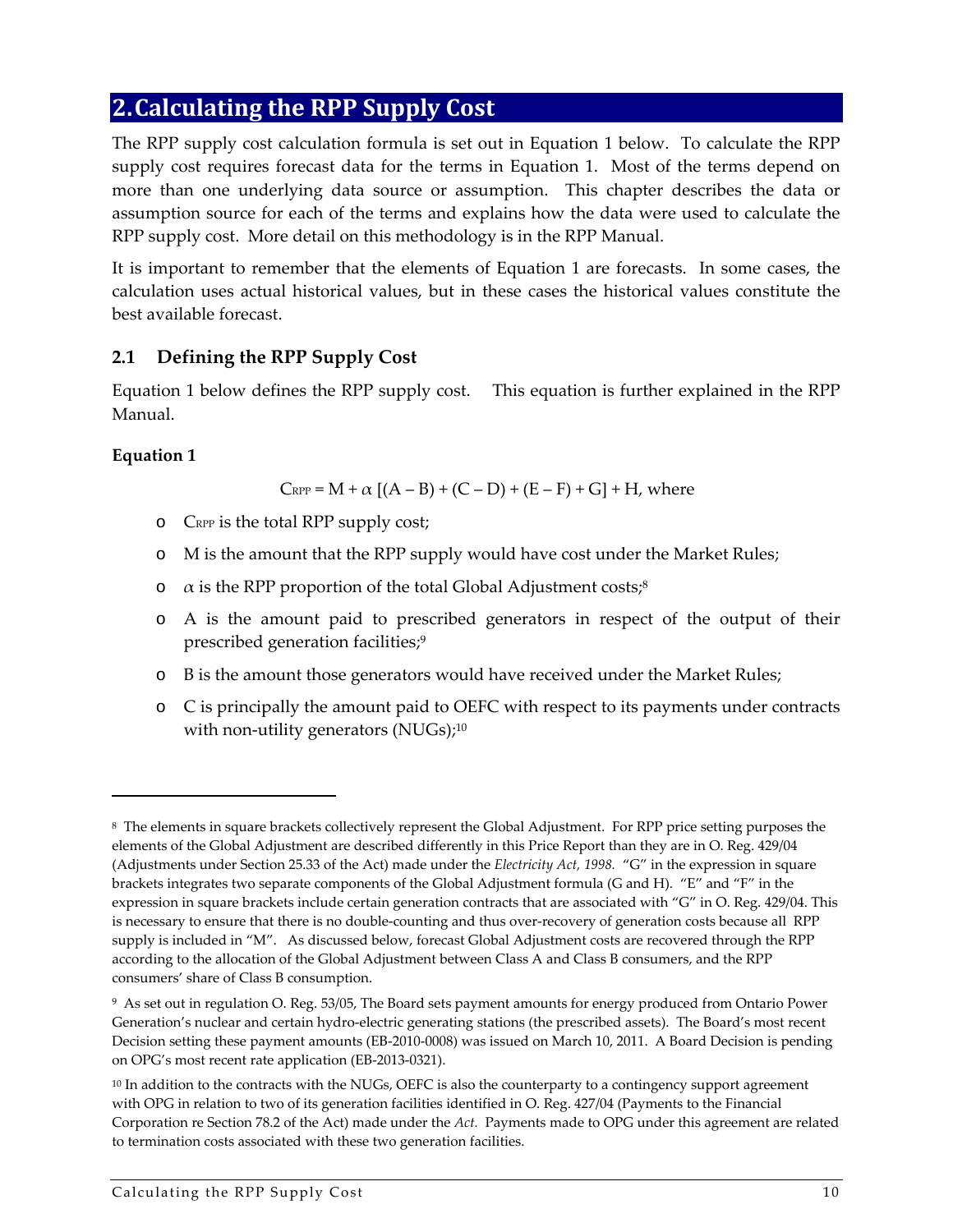- o D is the amount that would have been received under the Market Rules for electricity and ancillary services supplied by those NUGs;
- o E is the amount paid to the OPA with respect to its payments under certain contracts with renewable generators;
- o F the amount that would have been received under the Market Rules for electricity and ancillary services supplied by those renewable generators;
- o G is (a) the amount paid by the OPA for its other procurement contracts for generation or for demand response or CDM, and (b) the sum of any amounts approved by the Board for CDM programs approved by the Board that are payable by the IESO to distributors or to the OPA; and,
- o H is the amount associated with the variance account held by the OPA. This includes any existing variance account balance needed to be recovered (or disbursed) in addition to any interest incurred (or earned).

The forecast per unit RPP supply cost will be the total RPP supply cost (C<sub>RPP</sub>) divided by the total forecast RPP demand. RPP prices will be based on that forecast per unit cost.

#### **2.2 Computation of the RPP Supply Cost**

Broadly speaking, the steps involved in forecasting the RPP supply cost are:

- 1. Forecast wholesale market prices;
- 2. Forecast the load shape for RPP consumers;
- 3. Forecast the quantities in Equation 1; and
- 4. Forecast RPP Supply Cost = Total of Equation 1.

In addition to the four steps listed above, the calculation of the total RPP supply cost requires a forecast of the stochastic adjustment, which is not included in Equation 1. The stochastic adjustment is included in the RPP Manual as an additional cost factor calculated outside of Equation 1. Since the RPP prices are always announced by the Board in advance of the actual price adjustment being implemented, it is also necessary to forecast the net variance account balance at the end of the current RPP period (October 31, 2014).<sup>11</sup> This amount is included in Equation 1 ("H").

The following sections will describe each term or group of terms in Equation 1, the data used for forecasting them, and the computational methodology to produce each component of the RPP supply cost.

<sup>11</sup> RPP prices are announced in advance by the Board to provide notification to consumers of the upcoming price change and to provide distributors with the necessary amount of time to incorporate the new RPP prices into their billing systems.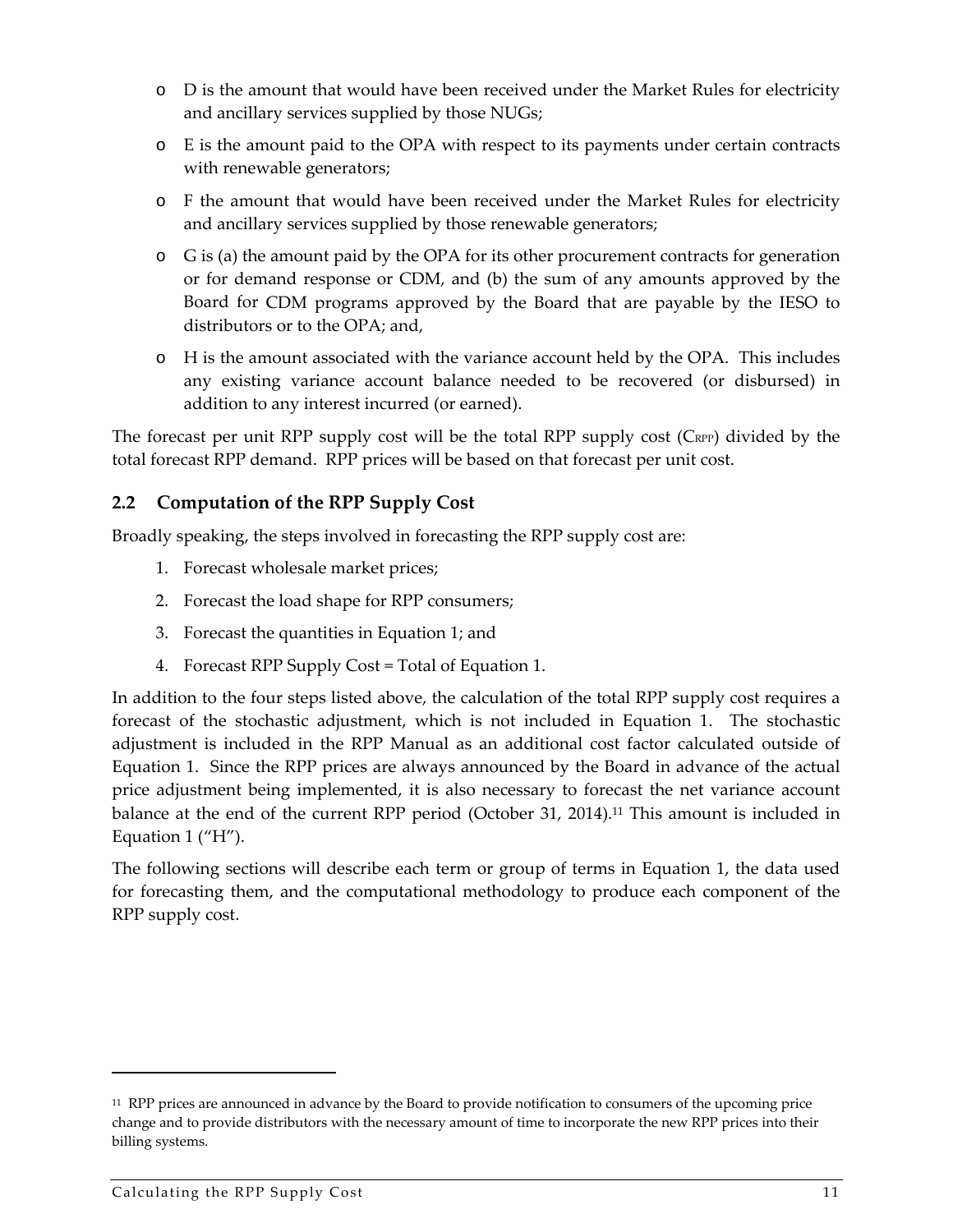#### **2.2.1 Forecast Cost of Supply Under Market Rules**

This section covers the first term of Equation 1:

$$
\text{C}_{\text{RPP}} = M + \alpha \left[ (A - B) + (C - D) + (E - F) + G \right] + H.
$$

The forecast cost of supply to RPP consumers under the Market Rules depends on two forecasts:

- o The forecast of the simple average hourly Ontario electricity price (HOEP) in the IESO‐administered market over all hours in each month of the year; and
- o The forecast of the ratio of the load‐weighted average market price paid by RPP consumers in each month to the simple average HOEP in that month.

The forecast of HOEP is taken directly from the Market Price Forecast Report. That report also contains a detailed explanation of the assumptions that underpin the forecast such as generator fuel prices (e.g. natural gas). Table 1 below shows forecast seasonal on-peak, off-peak, and average prices. The prices provided in Table 1 are simple averages over all of the hours in the specified period (i.e., they are not load-weighted). These on-peak and off-peak periods differ from and should not be confused with the TOU periods associated with the RPP TOU prices discussed later in this report.

| <b>Term</b> | <b>Quarter</b> | <b>Calendar Period</b> | <b>On-Peak</b> | <b>Off-Peak</b> | Average | <b>Term Average</b> |
|-------------|----------------|------------------------|----------------|-----------------|---------|---------------------|
|             | Q1             | Nov 14 - Jan 15        | \$30.39        | \$21.38         | \$25.48 |                     |
| Year        | Q2             | Feb 15 - Apr 15        | \$25.25        | \$16.63         | \$20.59 |                     |
| RPP         | Q <sub>3</sub> | May 15 - Jul 15        | \$25.36        | \$14.49         | \$19.51 |                     |
|             | Q4             | Aug 15 - Oct 15        | \$22.48        | \$12.36         | \$16.96 | \$20.64             |
| Other       | Q1             | Nov 15 - Jan 16        | \$32.51        | \$21.83         | \$26.69 |                     |
|             | Q2             | Feb 16 - Apr 16        | \$28.89        | \$19.67         | \$23.90 | \$25.31             |
|             |                |                        |                |                 |         |                     |
| Term        | Quarter        | <b>Calendar Period</b> | <b>On-Peak</b> | <b>Off-Peak</b> | Average | <b>Term Average</b> |
|             | Q1             | May 14 - Jul 14        | \$33.12        | \$21.55         | \$26.89 |                     |
|             | Q2             | Aug 14 - Oct 14        | \$31.25        | \$20.03         | \$25.13 |                     |
| Year        | Q3             | Nov 14 - Jan 15        | \$35.34        | \$25.15         | \$29.79 |                     |
| <b>RPP</b>  | Q4             | Feb 15 - Apr 15        | \$28.16        | \$18.98         | \$23.21 | \$26.28             |
| Other       | Q1             | May 15 - Jul 15        | \$26.95        | \$16.42         | \$21.29 |                     |

**Table 1: Ontario Electricity Market Price Forecast (\$ per MWh)**

Source: Navigant, *Wholesale Electricity Market Price Forecast Report*

Note: On‐peak hours include the hours ending at 8 a.m. through 11 p.m. Eastern Standard Time (EST) on working weekdays and off-peak hours include all other hours. The definition of "on-peak" and "off-peak" hours for this purpose bears no relation to the "on-peak", "mid-peak" and "off-peak" periods used for time‐of‐use pricing.

The forecasts of the monthly ratios of load‐weighted vs. simple average HOEP are based on actual prices between April 2005 and September 2014. The on-peak to off-peak ratio is also based on data through September 2014.

As shown in Table 1, the forecast simple average HOEP for the period November 2014 to October 31, 2015 is \$20.64/MWh (2.064 cents per kWh). The forecast of the load weighted average price for RPP consumers ("M" in Equation 1) is \$22.52/MWh (2.252 cents per kWh), or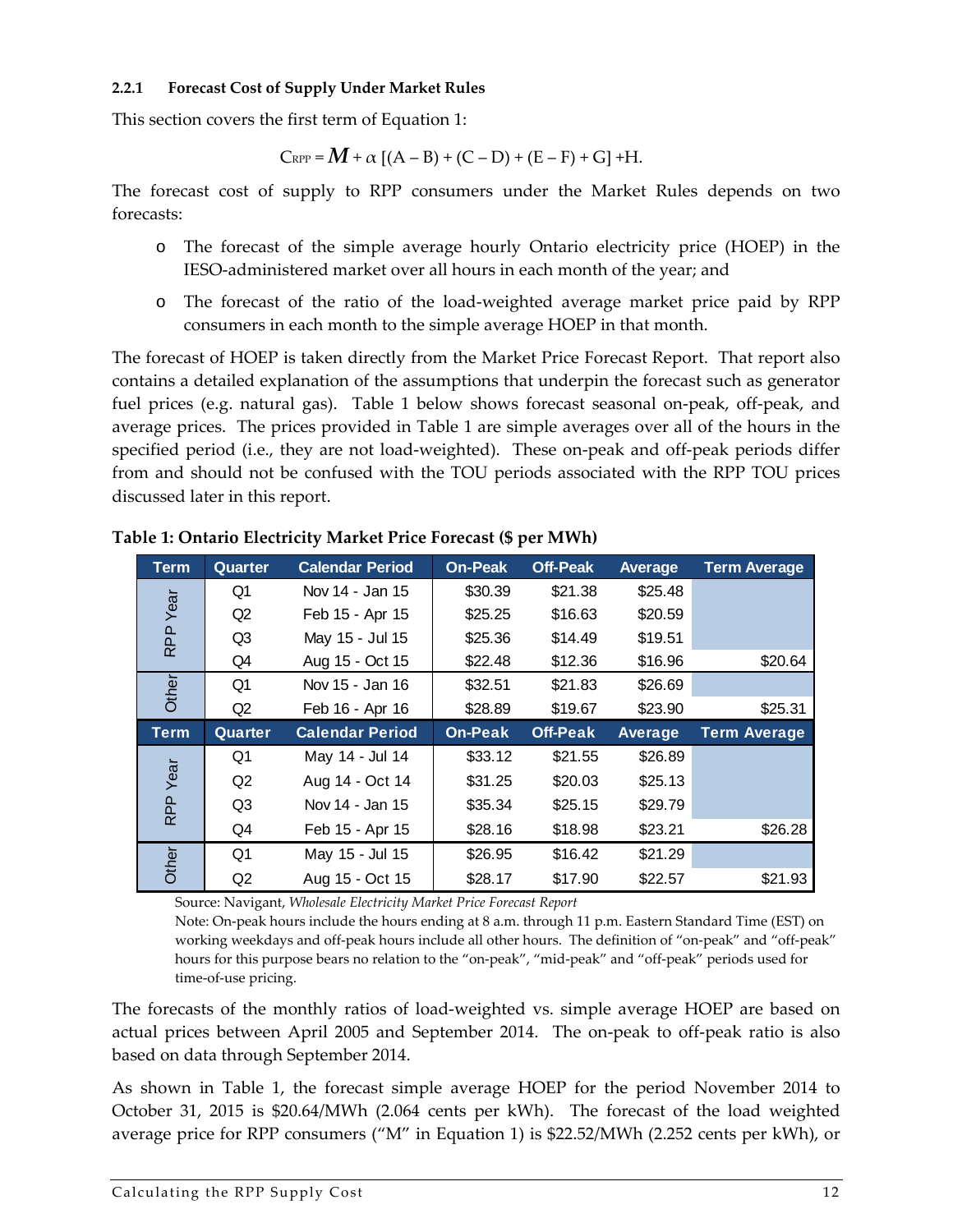\$1.4 billion in total, the result of RPP consumers having load patterns that are more peak oriented than the overall system.

#### **2.2.2 RPP Share of the Global Adjustment**

Alpha (" $\alpha$ ") in Equation 1 represents the share of the Global Adjustment paid by (or credited to) RPP consumers. Effective January 1, 2011, O. Reg. 429/04 (Adjustments under Section 25.33 of the *Act*) made under the *Electricity Act, 1998* was amended to revise how Global Adjustment costs are allocated to two sets of consumers, Class A and Class B (includes RPP consumers)<sup>12</sup> .

The first step to determine alpha is to estimate Class A's share of the Global Adjustment. Based on the formula and periods defined in O. Reg. 429/04, the Class A share has been decreased to 9.6% for the July 2014 to June 2015 period; and it is assumed for the purposes of this forecast to remain at that level for the July 2015 to June 2016 period.<sup>13</sup> Class B's share of the Global Adjustment is therefore 90.4%.

The next step is to estimate RPP consumers' share of Class B consumption. One factor to consider is the migration of customers to competitive retail supply or the spot market. This is a potential risk factor in determining the RPP supply cost. The expected impact of this migration away from the RPP (or attrition) has been reflected in the forecast volume of RPP consumers. However, attrition is not expected to have a significant impact on the load shape of RPP consumers for this period.

Based on historical data on RPP consumption as a share of total Ontario consumption, it is forecast that RPP consumption will represent about 60 TWh or 52.0% of total Class B consumption.<sup>14</sup> The RPP share varies from month to month, ranging between 50.5% and 53.9%. The value of  $\alpha$  therefore ranges between 0.457 and 0.487. Over the entire RPP period, RPP consumers are forecast to be responsible for 47.0% of the Global Adjustment.

#### **2.2.3 Cost Adjustment Term for Prescribed Generators**

This section covers the second term of Equation 1:

$$
\mathrm{C}_{\mathrm{RPP}} = \mathrm{M} + \alpha \left[ \left( A - B \right) + \left( \mathrm{C} - \mathrm{D} \right) + \left( \mathrm{E} - \mathrm{F} \right) + \mathrm{G} \right] + \mathrm{H}
$$

The prescribed generators are comprised of the nuclear and baseload hydroelectric facilities of Ontario Power Generation (OPG). The amounts paid for the prescribed generation as set out in the EB‐2012‐0002 Settlement Agreement dated March 14, 2013 and subsequently accepted by the OEB on March 25, 2013, is \$55.70/MWh for nuclear generation and \$37.80/MWh for prescribed hydroelectric generation.

<sup>12</sup> O. Reg. 429/04 defines two classes of consumers; Class A, comprised of consumers whose maximum hourly demand for electricity in a month is 5 MW or more; and Class B consumers, comprised of all other consumers, including RPP consumers. Subsequent to this, O. Reg. 126/14 redefined the demand threshold and allows certain load facilities with an average monthly peak load of 3-5 MW to become eligible to be a Class A customer on an opt-in basis, effective July, 2015.

<sup>13</sup> The percentage of Class A Global Adjustment costs was based on Class A load during peak demand hours in the May 1, 2013 to April 30, 2014 period. The Class A peak demand factor effective for the July 1, 2015 to June 30, 2016 period will be based on peak load percentages in the May 1, 2014 to April 30, 2015 period.

<sup>14</sup> The Class A/Class B split did not exist before January 2011. Data on RPP consumption as a share of total Class B consumption is available only for the January 2011 to September 2014 period.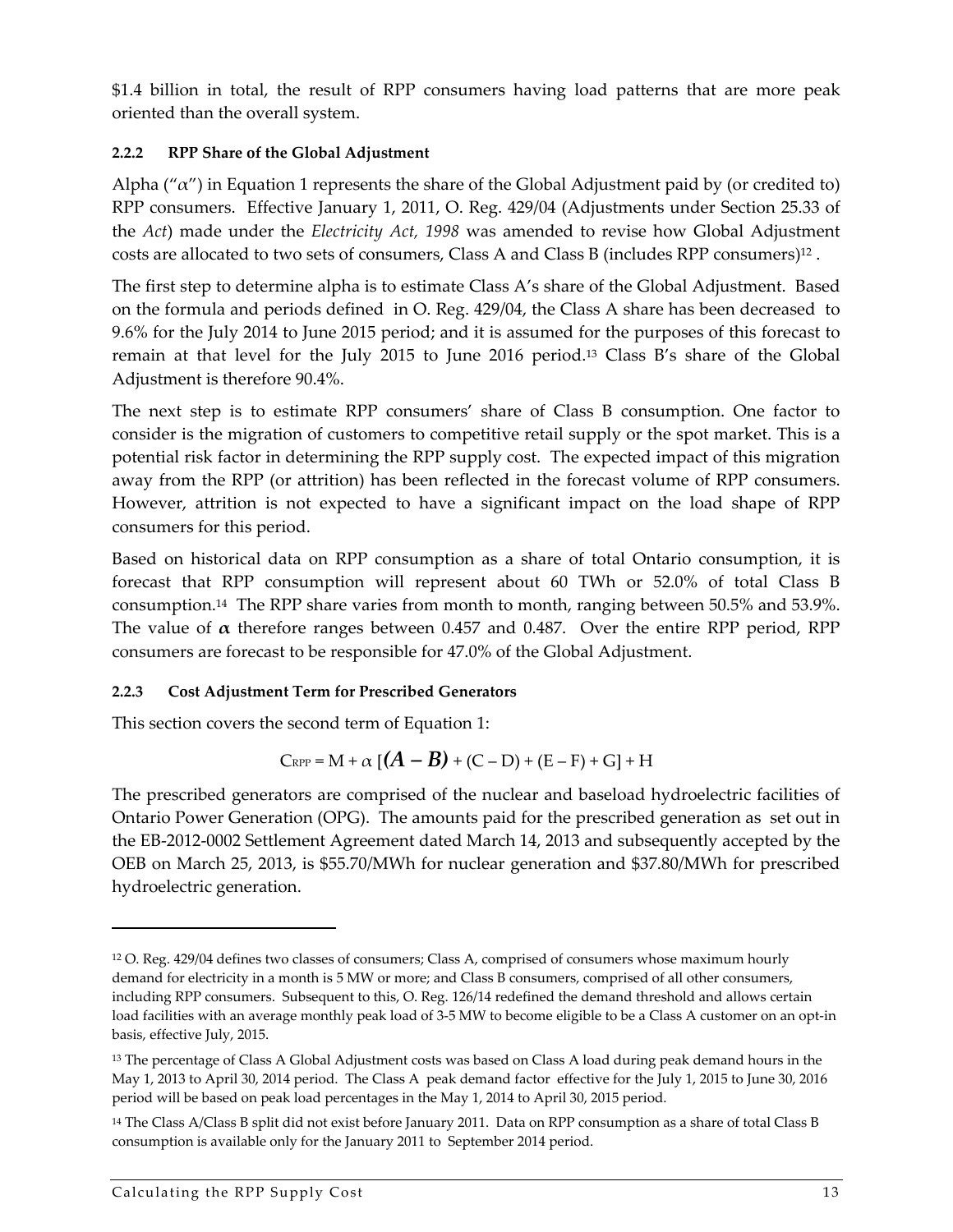On September 27, 2013, OPG filed an application (EB‐2013‐0321) for the approval of payment amounts for the prescribed assets for a two-year period. The oral hearing of this application has concluded but the Board has not yet issued a decision and order. The Board believes that it is prudent to take into account some effect of the application for increased payment amounts. This approach is consistent with one of the objectives of the RPP which is to smooth changes in prices over time. Therefore, approximately 50% of the requested cost increase for the prescribed assets has been used for the purpose of calculating the RPP prices, with an assumed implementation date of January 1, 2015 and no assumptions on retroactive recovery. The inclusion of an amount in the RPP should in no way be taken as predictive of the outcome of that proceeding. Regardless of whether the Board approves higher or lower payments to OPG, any difference will be reflected in a variance account, and will be included in electricity prices when they are reset in May 2015.

Quantity A was therefore forecast by multiplying payment amounts per MWh consistent with the assumption described above, by the prescribed assets' total forecast output per month in MWh.

Quantity B was forecast by estimating the market values of each MWh of nuclear and prescribed hydraulic generation, and multiplying those market values by the volume of nuclear and prescribed hydraulic generation.<sup>15</sup> The value of A is \$4.2 billion, and the value of B is \$1.6 billion.

#### **2.2.4 Cost Adjustment Term for Non‐Utility Generators (NUGs) and Other Generation under Contract with OEFC**

This section describes the calculation of the third term of Equation 1:

$$
C_{\text{RPP}} = M + \alpha [(A - B) + (C - D) + (E - F) + G] + H
$$

Although the details of these payments (amounts by recipient, volumes, etc.) are not public, published information from the OPA about aggregate monthly payments to non‐utility generators (NUGs) has been used as the basis for forecasting payments in future months. This data has been supplemented by information provided by the OEFC. This forecast was used to compute an estimate of the total payments to the NUGs under their contracts, or amount C in Equation 1.

Since the beginning of 2009, the component of the Global Adjustment referred to as quantity "C", as published by the IESO, has included an additional component: contingency support payments (CSPs) made in relation to certain OPG coal‐fired generation facilities pursuant to an agreement OPG has with the Ontario Electricity Financial Corporation. With the closure of Lambton and Nanticoke at year end 2013, no generation-related contingent support payments have been forecast for this RPP price setting. However, this RPP price setting includes an estimate for certain termination costs which OPG reports it is eligible to recover via the agreement in 2014.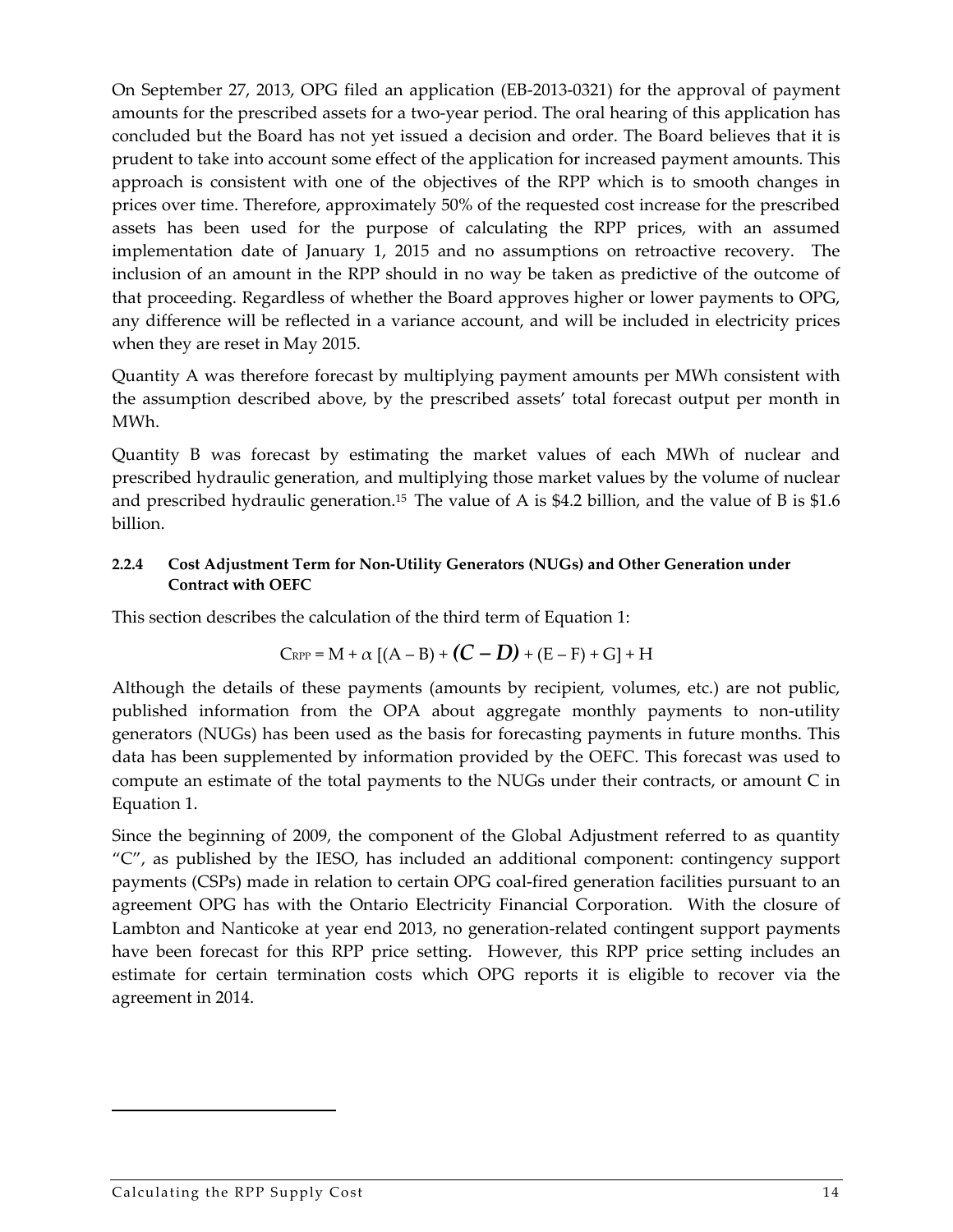The amount that the NUGs would receive under the Market Rules, quantity D in Equation 1, is their hourly production times the hourly Ontario energy price. These quantities were forecast on a monthly basis, as an aggregate for the NUGs as a whole.

The value of " $C$ " in Equation 1 (i.e., the contract cost of both the NUGs and the coal plants) is estimated to be \$0.9 billion, and the value of "D" (i.e., the market value of the NUG and coal output) is estimated to be \$0.1 billion.

#### **2.2.5 Cost Adjustment Term for Certain Renewable Generation Under Contract with the OPA**

This section describes the calculation of the fourth term of Equation 1:

$$
C_{\text{RPP}} = M + \alpha [(A - B) + (C - D) + (E - F) + G] + H
$$

Quantities E and F in the above formula refer to certain renewable generators paid by the OPA under contracts related to output. Generators in this category are renewable generators under the following contracts:

- o Renewable Energy Supply (RES) Request for Proposals (RFP) Phases I, II and III;
- o the Renewable Energy Standard Offer Program (RESOP);
- o the Feed‐In Tariff (FIT) Program;
- o the Hydroelectric Energy Supply Agreements (HESA) directive, covering new hydro; and,
- o the Hydro Contract Initiative (HCI), covering existing hydro plants.

Quantity E in Equation 1 is the forecast quantity of electricity supplied by these renewable generators times the fixed price they are paid under their contract with the OPA. The statistical model includes estimates of the fixed prices. In some cases, this is simply the announced contract price (e.g., \$420/MWh for solar generation under RESOP). In others, the contract price needs to be adjusted in each year either partially or fully in proportion to inflation. In still others, detailed information on contract prices is not available, and they have been estimated based on publicly‐available information (for example, the Ontario Government announced that the weighted average price for Renewable RFP I projects was \$79.97/MWh, but did not announce prices for individual contracts).<sup>16</sup>

The size and generation type of the successful renewable energy projects to date have been announced by the Government and the OPA. The statistical model produced forecasts of additional renewable capacity coming into service during the RPP period, and the monthly output of both existing and new plants, using either historical values of actual outputs (where available), or estimates based on the plants' capacities and estimated capacity factors. The statistical model also forecasts average market revenues for each plant or type of plant. Quantity F in Equation 1 is therefore the forecast output of the renewable generation multiplied by the forecast average market revenue (based on market prices in the Wholesale Market Price Forecast Report) at the time that output is generated.

<sup>16</sup> For information related to the FIT Price Schedule, see the OPA's dedicated web page at: http://fit.powerauthority.on.ca/program‐resources/price‐schedule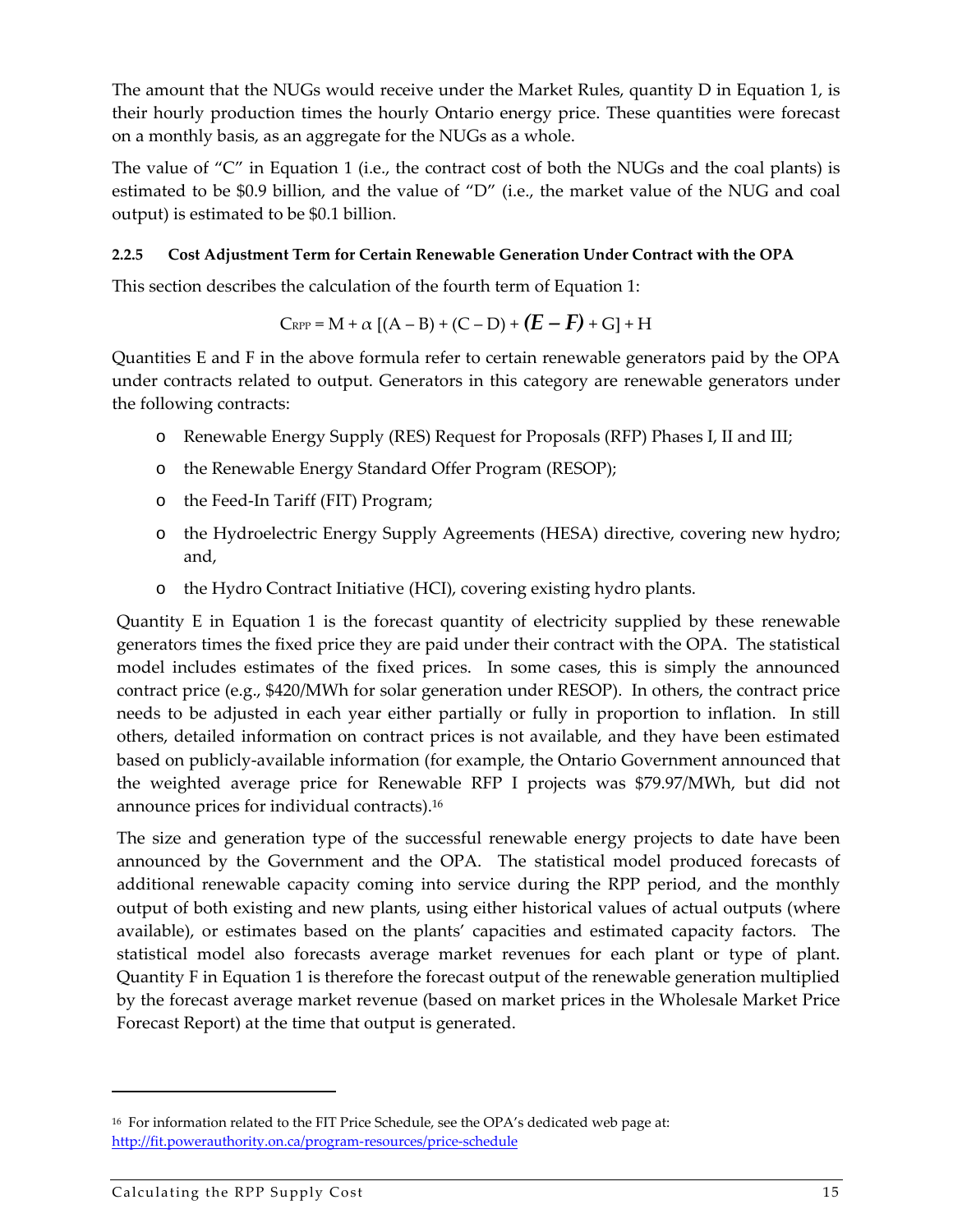The value of "E" in Equation 1 (i.e., the contract cost of renewable generation) is estimated to be \$3.2 billion, and the value of "F" (i.e., the market value of renewable generation) is estimated to be \$0.4 billion.

#### **2.2.6 Cost Adjustment Term for Other Contracts with the OPA and for Board‐approved CDM Programs**

This section describes the calculation of the fifth term of Equation 1:

$$
\text{C}_{\text{RPP}} = \text{M} + \alpha \, \left[ (\text{A}-\text{B}) + (\text{C}-\text{D}) + (\text{E}-\text{F}) + \text{G} \right] + \text{H}
$$

The costs for three types of resources under contract with the OPA are included in G:

- 1. conventional generation (e.g., natural gas) whose payment relates to the generator's capacity costs;
- 2. demand side management or demand response contracts; and
- 3. Bruce Power, which has an output‐based contract for generation from its Bruce A nuclear facility, and a price guarantee contract (i.e., floor price) for its Bruce B facility.

The contribution of conventional generation under contract to the OPA to quantity G relates to several contracts:

- o Clean Energy Supply (CES) contracts, which include conventional generation contracts as well as one demand response contract awarded to Loblaws;<sup>17</sup>
- o The "early mover" contracts;<sup>18</sup>
- o Seven contracts awarded through the Combined Heat and Power (CHP) Phase I  $RFP<sub>19</sub>$ ;

The costs of these contracts, for the purpose of calculating the RPP supply cost, are based on an estimate of the contingent support payments to be paid under the contract guidelines. The contingent support payment is the difference between the net revenue requirement (NRR) stipulated in the contracts and the "deemed" energy market revenues. The deemed energy market revenues were estimated based on the deemed dispatch logic as stipulated in the contract and the Wholesale Market Price Forecast Report that underpins this RPP price setting activity. The NRRs and other contract parameters for each contract have been estimated based

<sup>17</sup> Eight facilities holding CES contracts are operational during this RPP period: the GTAA Cogeneration Facility, the Loblaws Demand Response Program, and six large gas‐fired plants (Portlands, Goreway, Greenfield, St. Clair, York Energy Centre and Halton Hills). The OPA entered into contracts with these facilities pursuant to directives from the Minister of Energy.

<sup>18</sup> On December 14, 2005, the Minister of Energy directed the OPA to negotiate contracts with plants that had entered service since 1998 without a contract. Five facilities signed early mover contracts with the OPA: the Brighton Beach facility, TransAlta's Sarnia facility, and three Toromont facilities. On December 24, 2008, the OPA was directed to negotiate new contracts which are to expire no later than December 26, 2026. For forecasting purposes, it is assumed that the contribution to the Global Adjustment of these contracts will be similar to what it would have been under the old contracts.

<sup>19</sup> Seven facilities holding CHP Phase I contracts are expected to be operational during this RPP period: the Great Northern Tri‐gen Facility, the Durham College District Energy Project, the Countryside London Cogeneration Facility, the Warden Energy Centre, the Algoma Energy Cogeneration Facility, the East Windsor Cogeneration Centre, and the Thorold Cogeneration Project.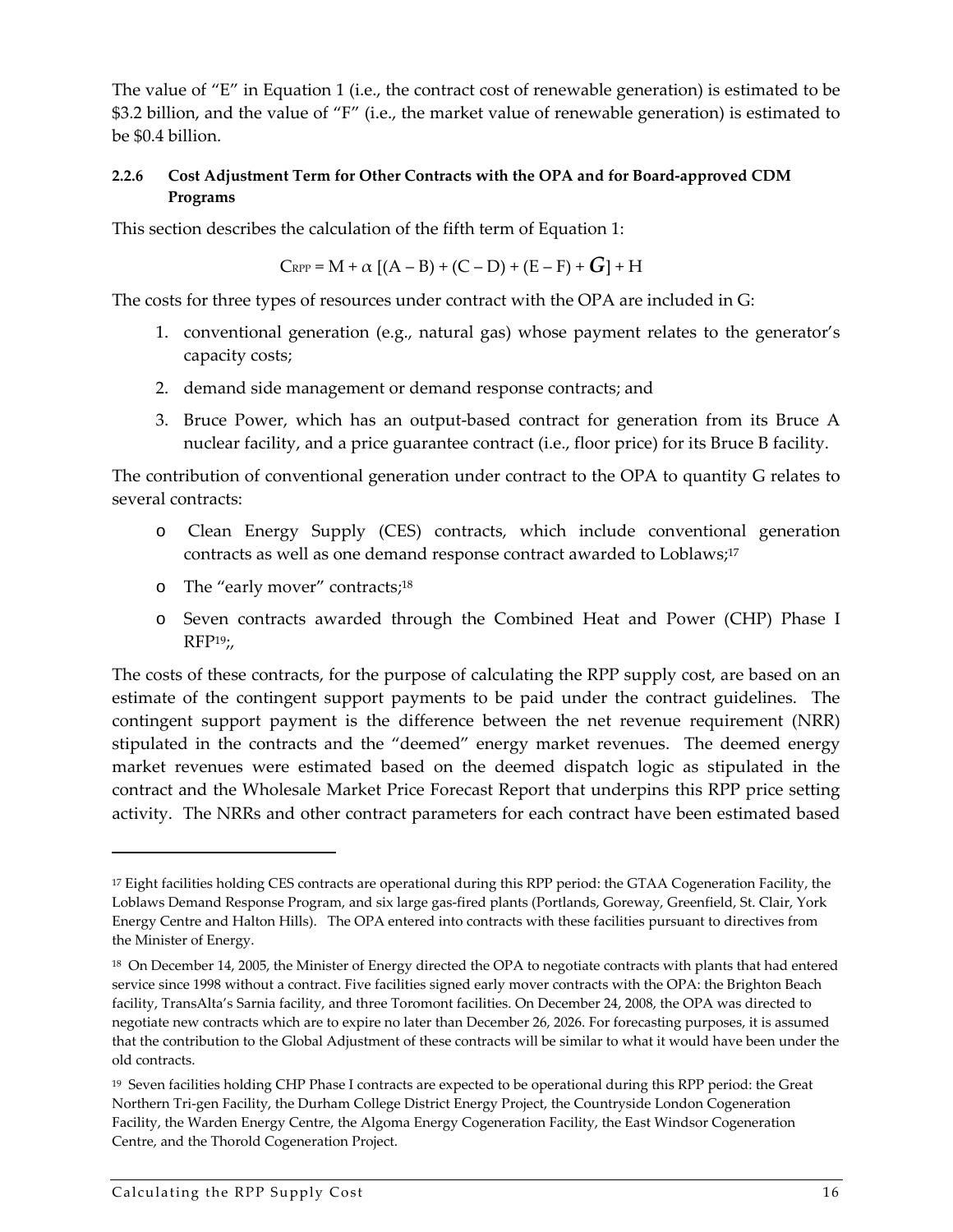on publicly available information. Examples include the average NRR for the CES contracts which was announced by the Government to be  $$7,900$  per megawatt-month,<sup>20</sup> as well as an NRR of \$17,000 for the cancelled Oakville Generating station which has been used as a guideline for some of the more recent gas plant additions.

The cost to the OPA of any additional conservation and demand management (CDM) initiatives is also captured in term G of Equation 1. Electricity distributors are currently delivering province‐wide CDM programs to their customers with the assistance of the OPA. These programs generally fall within two categories: residential and business (commercial, institutional and industrial) programs. These programs have been made available based on Ministerial directives issued to the OEB and OPA in March 31, 2010 and April 23, 2010, respectively. All amounts for Board‐approved or OPA‐contracted CDM programs (including performance incentives) are settled by the IESO and recovered through the Global Adjustment. Starting on January 1, 2015, and continuing until December 31, 2020, electricity distributors are expected to continue to offer CDM programs to customers in their service area, consistent with the Minister of Energy's Directive issued to the Board and the Letter of Direction to the OPA, both dated March 31, 2014. Costs for these programs will be recovered and settled with the IESO, through the OPA by way of contracts with the LDCs, for the period 2015 to 2020.

The Bruce Power contract initially stipulated that output from the Bruce A facility would be paid a base price of \$57.37/MWh, indexed to inflation, plus fuel costs. As of April 1, 2008, the base price was increased by \$2.11/MWh, to \$59.48/MWh.<sup>21</sup> At today's fuel prices and including inflation adjustments since the contract went into effect, the average price during the upcoming RPP period is estimated to be approximately \$76/MWh. Under the agreement, Bruce Power will be paid a monthly contingent support payment if its actual revenues are less than contract revenues or it will make a revenue sharing payment to the OPA if actual revenues are greater than contract revenues.

The Bruce Power contract also stipulates that output from the Bruce B facility be guaranteed a floor price of \$45/MWh, indexed to inflation, over a calendar year. Adjustments for inflation are made on an annual basis. For the upcoming RPP period, the average floor price is forecast to be approximately \$54/MWh.

The OPA has signed a contract with OPG for the on-going operation of OPG's Lennox Generating Station, a 2,140-MW peaking plant. The cost of this contract is included in the "G" variable.

The value of "G" in Equation 1 (i.e., net cost of Bruce nuclear, gas and Lennox generation plus CDM programs) is estimated to be \$3.4 billion.

#### **2.2.7 Estimate of the Global Adjustment**

The total Global Adjustment is estimated to be a cost of \$9.6 billion. The RPP share of this (i.e., α times the total cost) is estimated to be a cost of \$4.5 billion, or \$74.88/MWh (7.488 cents per

<sup>&</sup>lt;sup>20</sup> Given the Ministerial directive to the OPA, the NRR for the "early movers" was assumed to be the same.

<sup>21</sup> http://www.powerauthority.on.ca/sites/default/files/page/5142\_First\_Amendment\_BPRIA\_20070829.pdf The "base" (or "reference") price was increased due to the agreement involving the expansion of the Bruce A refurbishment project.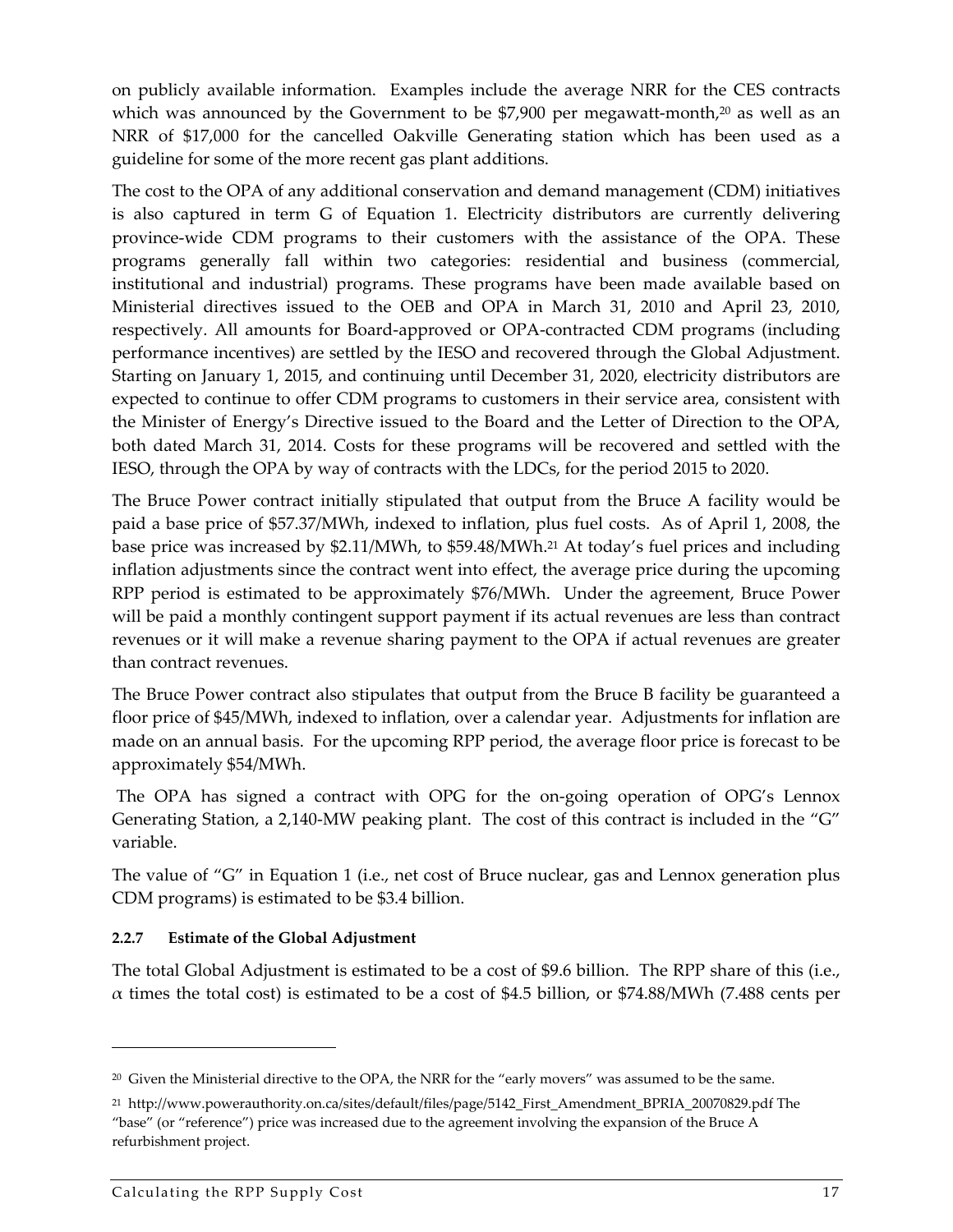kWh). This is the forecast of the average Global Adjustment cost per unit that will accrue to RPP consumers over the period from November 1, 2014 to October 31, 2015.

The Global Adjustment represents the difference between the total contract cost of the various contracts it covers (for the prescribed generating assets, Bruce nuclear, gas plants, renewable generation, CDM, etc.) and the market value of certain of the contracted generation. The Global Adjustment therefore changes for two reasons:

- o changes (usually increases) in the number and aggregate capacity of contracts it covers, or
- o fluctuations in the market revenues earned by contracted and prescribed generation.

This is illustrated in Figure 2, which shows how the Global Adjustment is expected to change over the next 18 months. Consumers pay the full cost of the contracts covered by the Global Adjustment, either through market costs or through the Global Adjustment itself. The Global Adjustment fluctuates as market prices rise and fall, but the total supply cost (market cost plus Global Adjustment) is expected to increase over the next 12 months.



**Figure 2: Components of the RPP Supply Cost**

The primary factor contributing to the increase in the supply cost between this RPP period and the previous one is the change to payment amounts for the prescribed assets estimated in the forecast.

Wholesale market prices do not materially contribute to an increase or decrease in supply cost because changes in market prices are almost exactly offset by changes in the opposite direction in the Global Adjustment.

#### **2.2.8 Cost Adjustment Term for OPA Variance Account**

This section describes the calculation of the sixth term of Equation 1:

$$
C_{\text{RPP}} = M + \alpha \left[ (A-B) + (C-D) + (E-F) + G \right] + H
$$

The cost adjustment term for the OPA variance account consists of two factors. The first is the forecast interest costs associated with carrying any RPP‐related variances incurred during the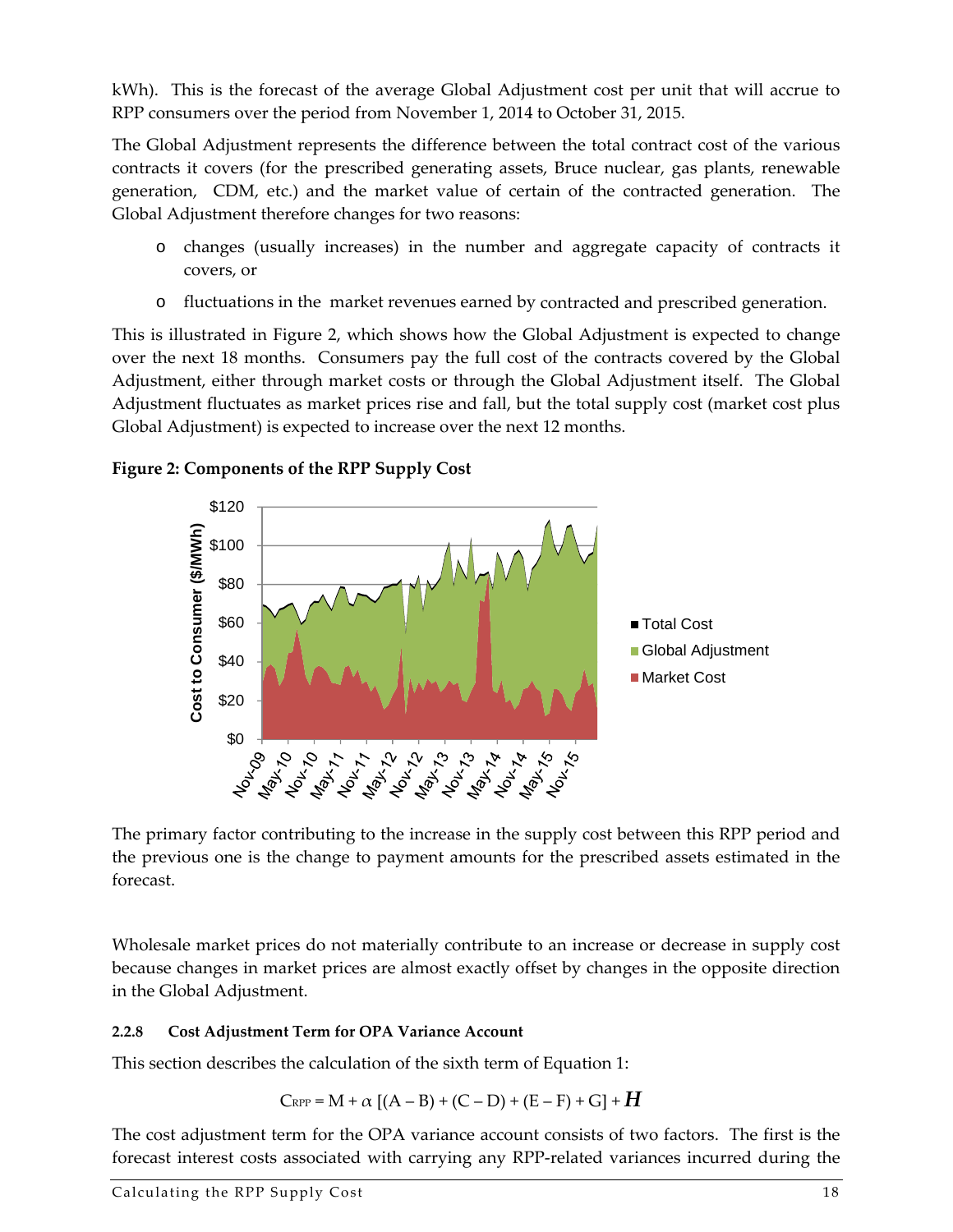upcoming RPP period (November 2014 – October 2015). The second represents the price adjustment required to clear (i.e., recover or disburse) the existing RPP variance and interest accumulated over the previous RPP period.

The first term discussed above is small, as any interest expenses incurred by the OPA to carry consumer debit variances in some months are generally offset by interest income the OPA receives from carrying consumer credit balances in other months. In addition, the interest rate paid by the OPA on the variance account is relatively low.

The second term is significant. It represents the price adjustment necessary to clear the total net variance accumulated since the RPP was introduced on April 1, 2005 through to the beginning of this RPP Period. As of October 31, 2014 the net variance account balance is forecast to be a favourable, or positive, balance of approximately \$206 million including interest. This is quantity "H" in Equation 1.

A variance clearance factor has been calculated that is estimated to bring the variance account to approximately a zero balance over the twelve month period, after taking into account both the changes in total RPP consumption and the Final RPP Variance Settlement Amount payments expected as of October 31, 2014. This variance clearance factor has increased from a credit of 0.187 cents per kWh in the previous RPP report to a credit of 0.345 cents per kWh. This change is primarily the result of lower‐than‐forecast Global Adjustment costs, which increased the variance account surplus balance. The variance clearance factor decreases the average RPP supply cost by the amount of the credit: \$3.45/MWh (0.345 cents per kWh).

#### **2.3 Correcting for the Bias Towards Unfavorable Variances**

The supply costs discussed in section 2.2 are based on a forecast of the HOEP. However, actual prices and actual demand cannot be predicted with absolute certainty. Calculating the total RPP supply cost therefore needs to take into account the fact that volatility exists amongst the forecast parameters, and that there is a slightly greater likelihood of negative or unfavourable variances than favourable variances. For example, because nuclear generation plants tend to operate at capacity factors between 80% and 90%, these facilities are more likely to "under‐ generate" (due to unscheduled outages) than to "over‐generate" (i.e., there is 10‐20% upside versus 80‐90% downside on the generator output). Similarly, during unexpectedly cold or hot weather, prices tend to be higher than expected as does RPP consumers' demand for electricity. The net result is that the RPP would be "expected" to end the year with a small unfavourable variance in the absence of a minor adjustment to reflect the greater likelihood of unfavourable variances.

The Board regularly reviews the differences between the estimated and actual RPP supply cost. Based on this experience, the Adjustment to Address Bias Towards Unfavourable Variance is set at \$1.00/MWh (0.100 cents per kWh). This amount is included in the price paid by RPP consumers to ensure that the "expected" variance at the end of the RPP year is zero.

#### **2.4 Total RPP Supply Cost**

Table 2 shows the percentage of Ontario's total electricity supply attributable to various generation sources, the percentage of forecasted Global Adjustment costs for each type of generation and the total unit costs. Total unit costs are based on contracted costs for each generation type, including global adjustment payments and market price payments, where applicable.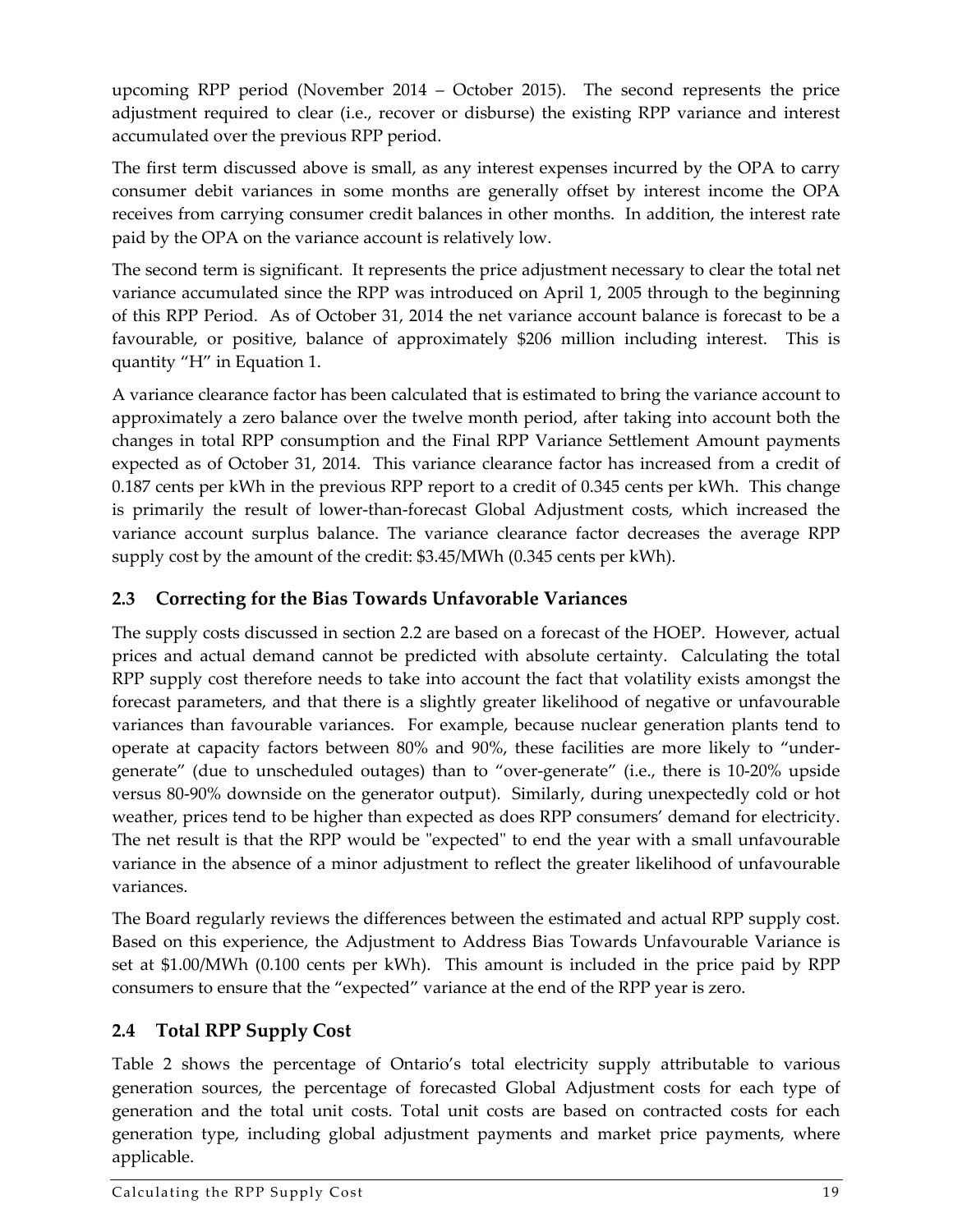#### **Table 2: Total Electricity Supply and Cost**

|                   | % of Total<br><b>Supply</b> | % of Total<br><b>GA</b> | <b>Total Unit Cost</b><br>(Cents/kWh) |
|-------------------|-----------------------------|-------------------------|---------------------------------------|
| <b>Nuclear</b>    | 62%                         | 44%                     | 6.2                                   |
| <b>Hydro</b>      | 21%                         | 10%                     | 4.8                                   |
| Gas               | 8%                          | 19%                     | 16.0                                  |
| Wind              | 7%                          | 13%                     | 12.3                                  |
| <b>Solar</b>      | 2%                          | 12%                     | 47.4                                  |
| <b>Bio Energy</b> | 1%                          | 2%                      | 19.8                                  |

NB: Hydro excludes NUGs and OPG non‐prescribed generation. Gas includes Lennox and NUGs.

The total RPP supply cost is estimated to be \$5.7 billion.<sup>22</sup>

The following table itemizes the various steps discussed above to arrive at the average RPP supply cost of \$94.96/MWh. This average supply cost corresponds to an average RPP price, which is referred to as RPA, of 9.496 cents per kWh.

|  |  |  |  |  | Table 3: Average RPP Supply Cost Summary |
|--|--|--|--|--|------------------------------------------|
|--|--|--|--|--|------------------------------------------|

| <b>RPP Supply Cost Summary</b>                                      |        |          |
|---------------------------------------------------------------------|--------|----------|
| for the period from November 1, 2014 through October 31, 2015       |        |          |
|                                                                     |        | Current  |
| <b>Forecast Wholesale Electricity Price</b>                         |        | \$20.64  |
| Load-Weighted Price for RPP Consumers (\$ / MWh)                    |        | \$22.52  |
| Impact of the Global Adjustment (\$ / MWh)                          | $\div$ | \$74.88  |
| Adjustment to Address Bias Towards Unfavourable Variance (\$ / MWh) | ٠      | \$1.00   |
| Adjustment to Clear Existing Variance (\$ / MWh)                    | ÷      | (\$3.45) |
| Average Supply Cost for RPP Consumers (\$ / MWh)                    |        | \$94.96  |
| Source: Navigant                                                    |        |          |

<sup>22</sup> The total cost figure is net of the forecast variance account balance as of October 31, 2014.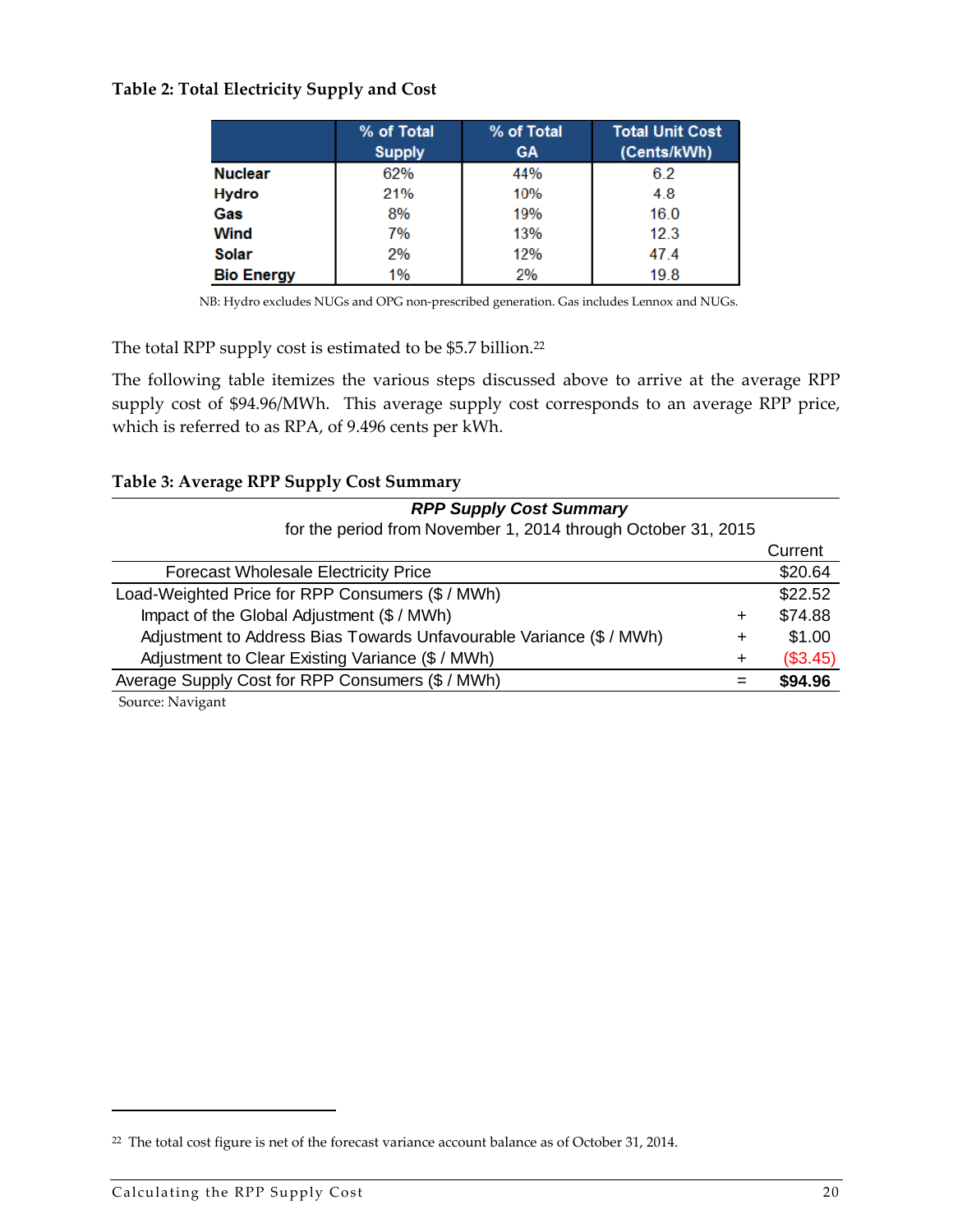#### **3. Calculating the RPP Price**

The previous chapter calculated a forecast of the total RPP supply cost. Given the forecast of total RPP demand, it also produced a computation of the average RPP supply cost and the average RPP supply price, RPA. This chapter explains how prices are determined for consumers with eligible time-of-use meters that are being charged the TOU prices, RPEM<sub>ON</sub>, RPEM<sub>MID</sub>, and RPEM<sub>OFF</sub>, and for the tiers, RPCM<sub>T1</sub> and RPCM<sub>T2</sub>.

#### **3.1 Setting the TOU Prices for Consumers with Eligible Time‐of‐Use Meters**

For those consumers with eligible time-of-use meters, three separate prices apply. The times when these prices apply varies by time of day and season, as set out in the RPP Manual. There are three price levels: On-peak (RPEM<sub>ON</sub>), Mid-peak (RPEM<sub>MID</sub>), and Off-peak (RPEM<sub>OFF</sub>). The load‐weighted average price must be equal to the RPA.

As described in the RPP Manual, the first step is to set the Off-peak price, or RPEMOFF. This price reflects the forecast market price during that period, including the Global Adjustment and the variance clearance factor. The Mid-peak price, RPEMMID, is similarly set. After these two prices are set, and given the forecast levels of consumption during each of the three periods, the On-peak price, RPEM<sub>ON</sub>, is determined by the requirement for the load-weighted average of TOU prices to equal the RPA.

The various components of Global Adjustment costs are allocated to TOU consumption periods based on the type of cost. The costs associated with OPG's regulated facilities, Bruce Power's nuclear plants, most renewable generation and CDM costs related to conservation programs are allocated uniformly across all consumption. The remaining portion of the CDM cost is allocated only to On‐peak consumption, because the purpose of the demand management portion of CDM is to ensure uninterrupted supply during peak times. Payments to Lennox are also allocated to the on‐peak period, for the same reason. Payments to the gas plants are allocated to the three periods based on the amount of generation in each period over the past twelve months (October 2013 – September 2014), taking into account the change in the TOU schedule. The NUG component of the GA is allocated to both Mid‐peak and On‐peak consumption because these generators serve non‐Off‐peak consumption. As well, approximately one‐quarter of the stochastic adjustment was allocated to the Mid‐peak price and three‐quarters was allocated to the On‐peak price because the majority of risks covered by the adjustment are borne during these time periods.

The resulting **time‐of‐use prices** are:

- o RPEMOFF = 7.7 cents per kWh
- o RPEMMID = 11.4 cents per kWh, and
- o  $RPEMon = 14.0 \text{ cents per kWh.}$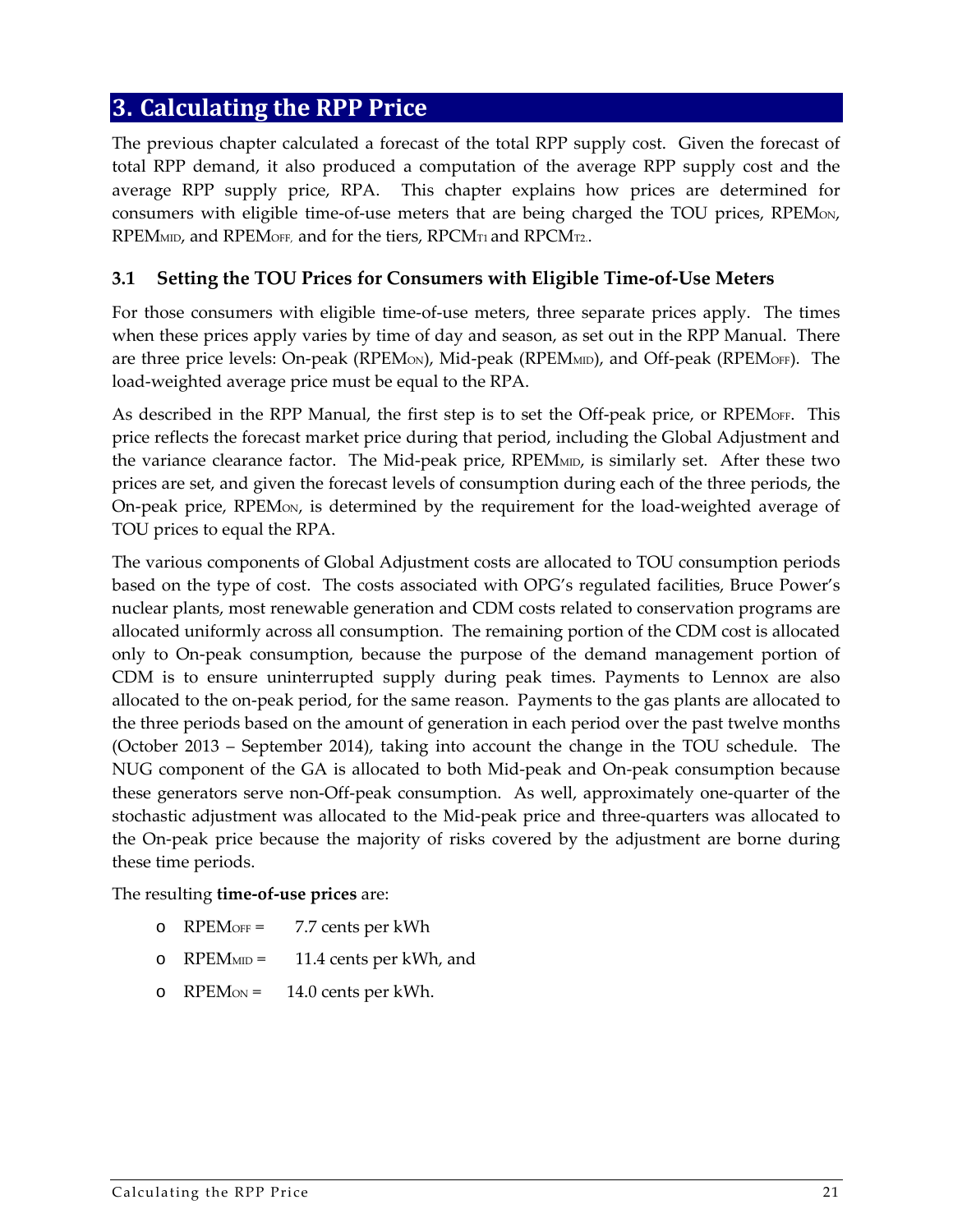As defined in the RPP Manual, the time periods for time-of-use (TOU) price application are defined as follows:

- o *Off‐peak* period (priced at RPEMOFF):
	- *Winter and summer weekdays*: 7 p.m. to midnight and midnight to 7 a.m.
	- *Winter and summer weekends and holidays*:<sup>23</sup> 24 hours (all day)
- o *Mid‐peak* period (priced at RPEMMID)
	- *Winter weekdays (November 1 to April 30)*: 11 a.m. to 5 p.m.
	- *Summer weekdays (May 1 to October 31)*: 7 a.m. to 11 a.m. and 5 p.m. to 7 p.m.
- o *On‐peak* period (priced at RPEMON)
	- *Winter weekdays*: 7 a.m. to 11 a.m. and 5 p.m. to 7p.m.
	- *Summer weekdays*: 11 a.m. to 5 p.m.

The above times are given in local time (i.e., the times given reflect daylight savings time in the summer).

The average price for a consumer on time-of-use prices depends on the consumer's load profile (i.e., how much electricity is used at what time). The load profile assumed for TOU consumers is different from the load profile for non‐TOU RPP consumers. RPP prices are set so that a TOU consumer with an average TOU load profile will pay the same average price as an RPP consumer that pays the tiered prices with a typical (non‐TOU) load profile. This average price is equal to the RPA, 9.5 cents per kWh.

#### **3.2 Setting the Tiered Prices**

The final step in setting the price for RPP consumers with conventional meters is to determine the tiered prices. For these consumers, there is a two-tiered pricing structure:  $\text{RPCM}_{\text{TI}}$  (the price for consumption at or below the tier threshold) and RPCMT2 (the price for consumption above the tier threshold). The tier threshold is an amount of consumption per month.

The tiered prices are calculated so that the average per unit revenue generated is equal to the RPA. This is achieved by maintaining the ratio between the original upper and lower tier prices (i.e., the ratio between 4.7 and 5.5 cents per kWh) and forecasting consumption above and below the threshold in each month of the RPP.

<sup>23</sup> For the purpose of RPP time‐of‐use pricing, a "holiday" means the following days: New Year's Day, Family Day, Good Friday, Christmas Day, Boxing Day, Victoria Day, Canada Day, Labour Day, Thanksgiving Day, and the Civic Holiday. When any holiday falls on a weekend (Saturday or Sunday), the next weekday following (that is not also a holiday) is to be treated as the holiday for RPP time-of-use pricing purposes.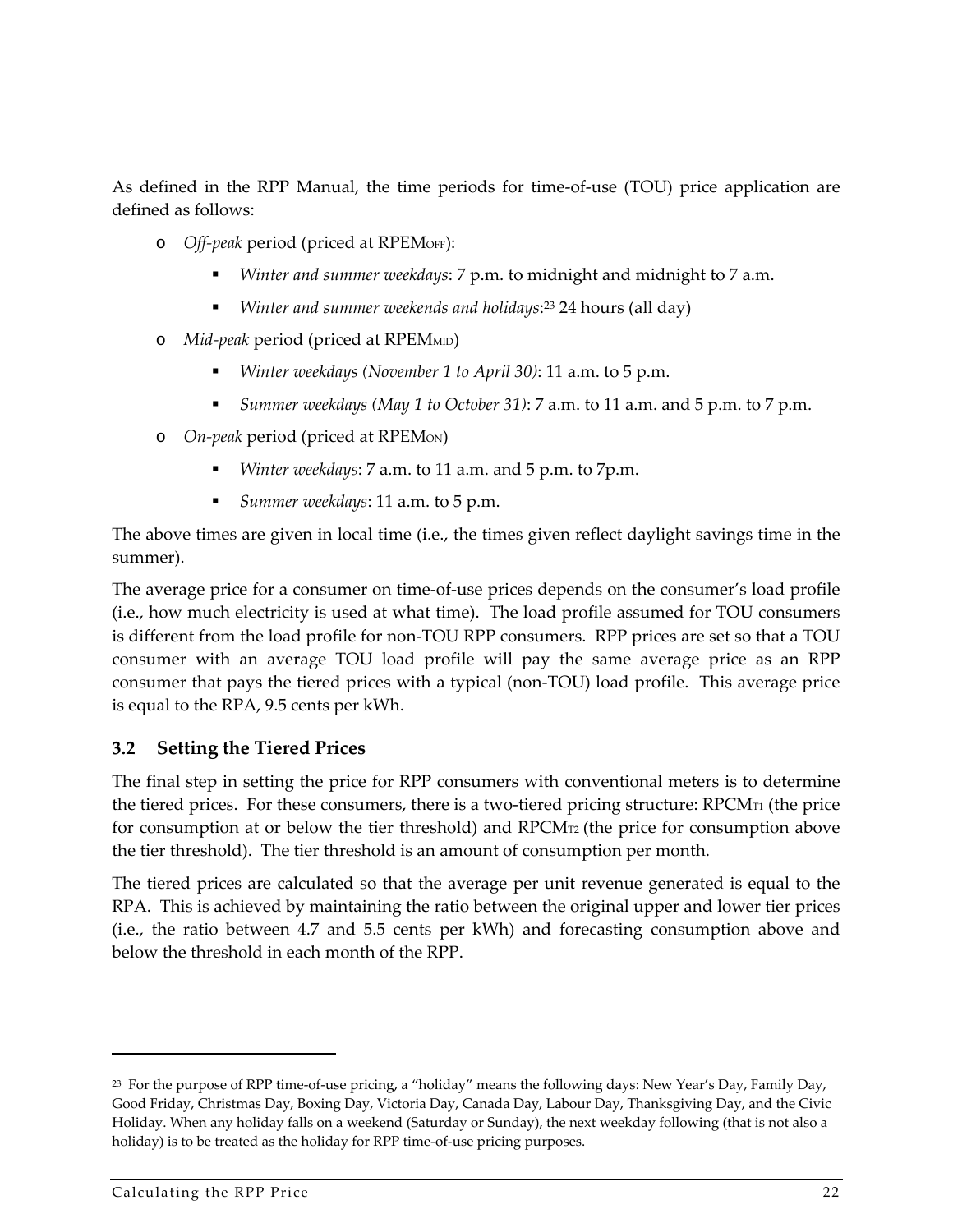RPP tiered prices are set such that the weighted average price will come as close as possible to the RPA, based on the forecast ratio of Tier 1 to Tier 2 consumption, and maintaining a 15-17% difference between Tier 1 and Tier 2 prices.

The resulting **tiered prices** are:

- o  $RPCM_{T1} = 8.8$  cents per kWh; and,
- o RPCMT2 = 10.3 cents per kWh.

#### **Table 4: Price Paid by Average RPP Consumer under Tiered and TOU RPP prices**

| <b>Time-of-Use RPP Prices</b> | Off-Peak          | Mid-Peak | On-Peak           | <b>Average Price</b> |
|-------------------------------|-------------------|----------|-------------------|----------------------|
| Price                         | 7.7c              | 11.42c   | 14.0c             | 9.5c                 |
| % of TOU Consumption          | 64%               | 18%      | 18%               |                      |
|                               |                   |          |                   |                      |
| <b>Tiered RPP Prices</b>      | Tier <sub>1</sub> |          | Tier 2            | <b>Average Price</b> |
| Price                         | 8.8 <sub>¢</sub>  |          | 10.3 <sub>¢</sub> | 9.5 <sub>¢</sub>     |